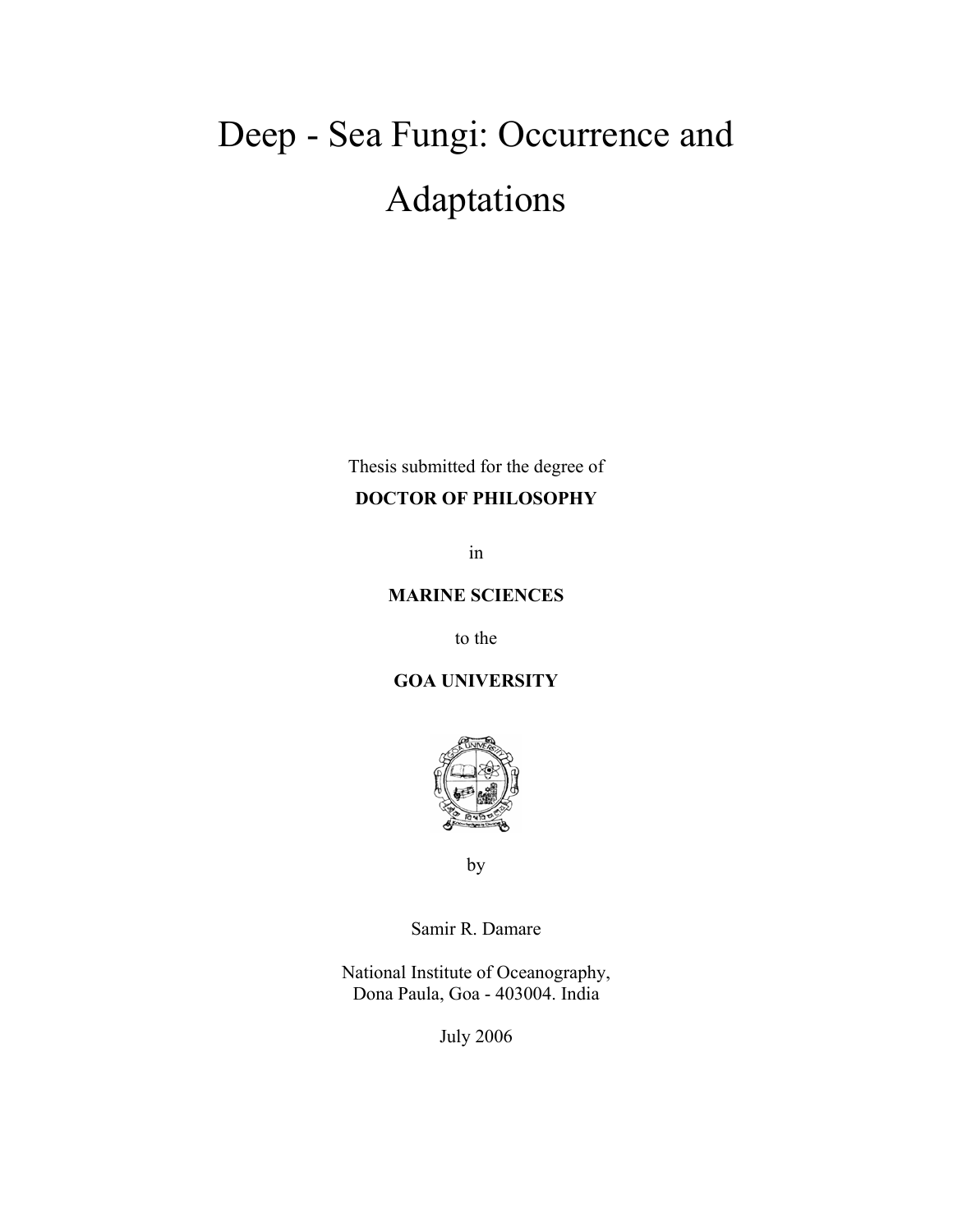#### **Statement**

As required under the University Ordinance 0.19.8 (vi), I state that the present thesis entitled "**Deep - sea fungi: occurrence and adaptations**" is my original contribution and the same has not been submitted on any previous occasion. To the best of my knowledge, the present study is the first comprehensive work of its kind from the area mentioned.

 The literature related to the problem investigated has been cited. Due acknowledgements have been made whenever facilities have been made whenever facilities and suggestions have been availed of.

**Samir R. Damare**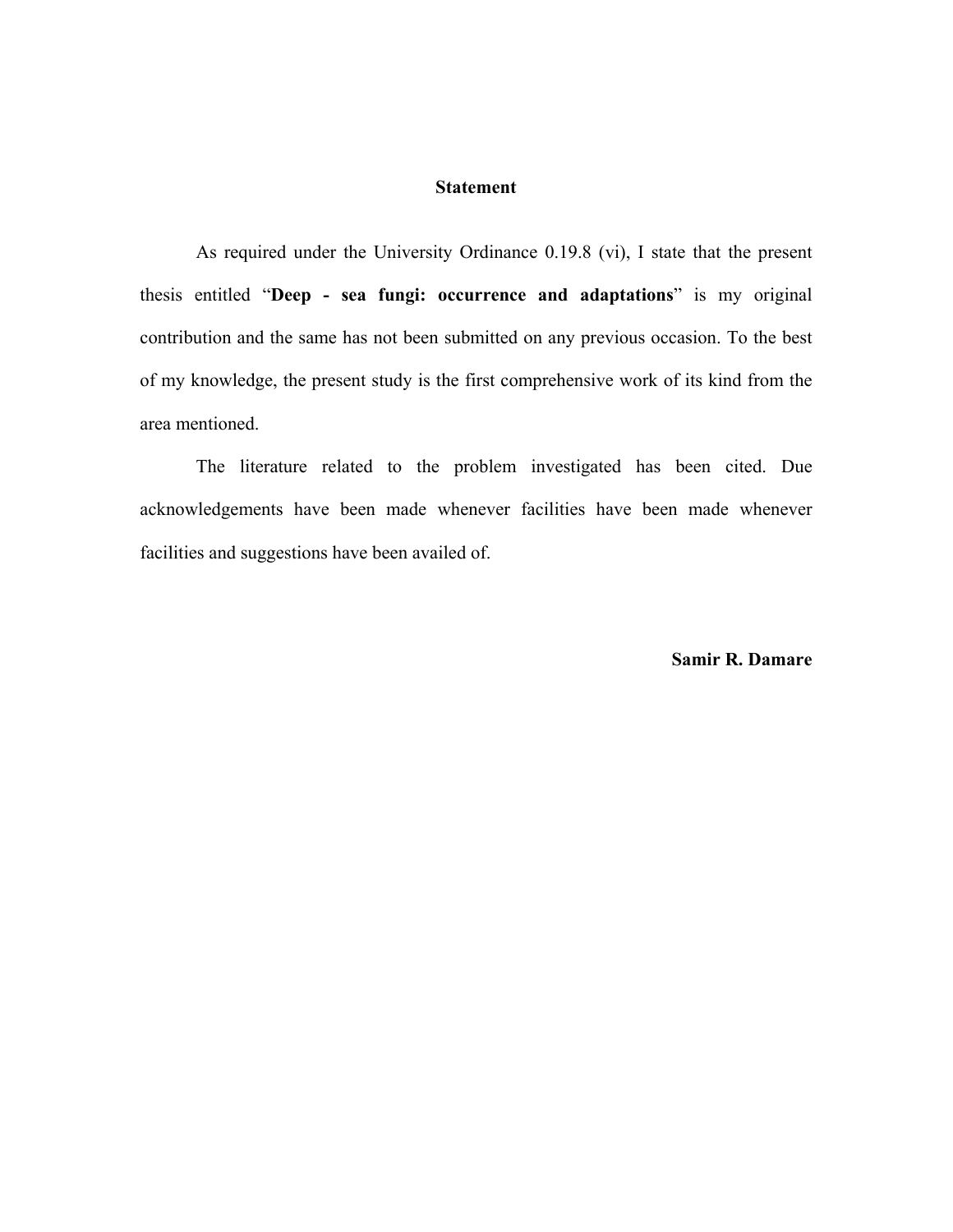#### **Certificate**

This is to certify that the thesis entitled " **Deep-sea fungi: occurrence and adaptations**" submitted by **Samir R. Damare** for the award of the degree of Doctor of Philosophy in Department of Marine Sciences is based on his original studies carried out by him under my supervision. The thesis or any part thereof has not been previously submitted for any degree or diploma in any University or Institution.

Place:

Date:

#### **Dr. Chandralata Raghukumar**

Research Guide, Emeritus Scientist, National Institute of Oceanography, Dona Paula, Goa, India.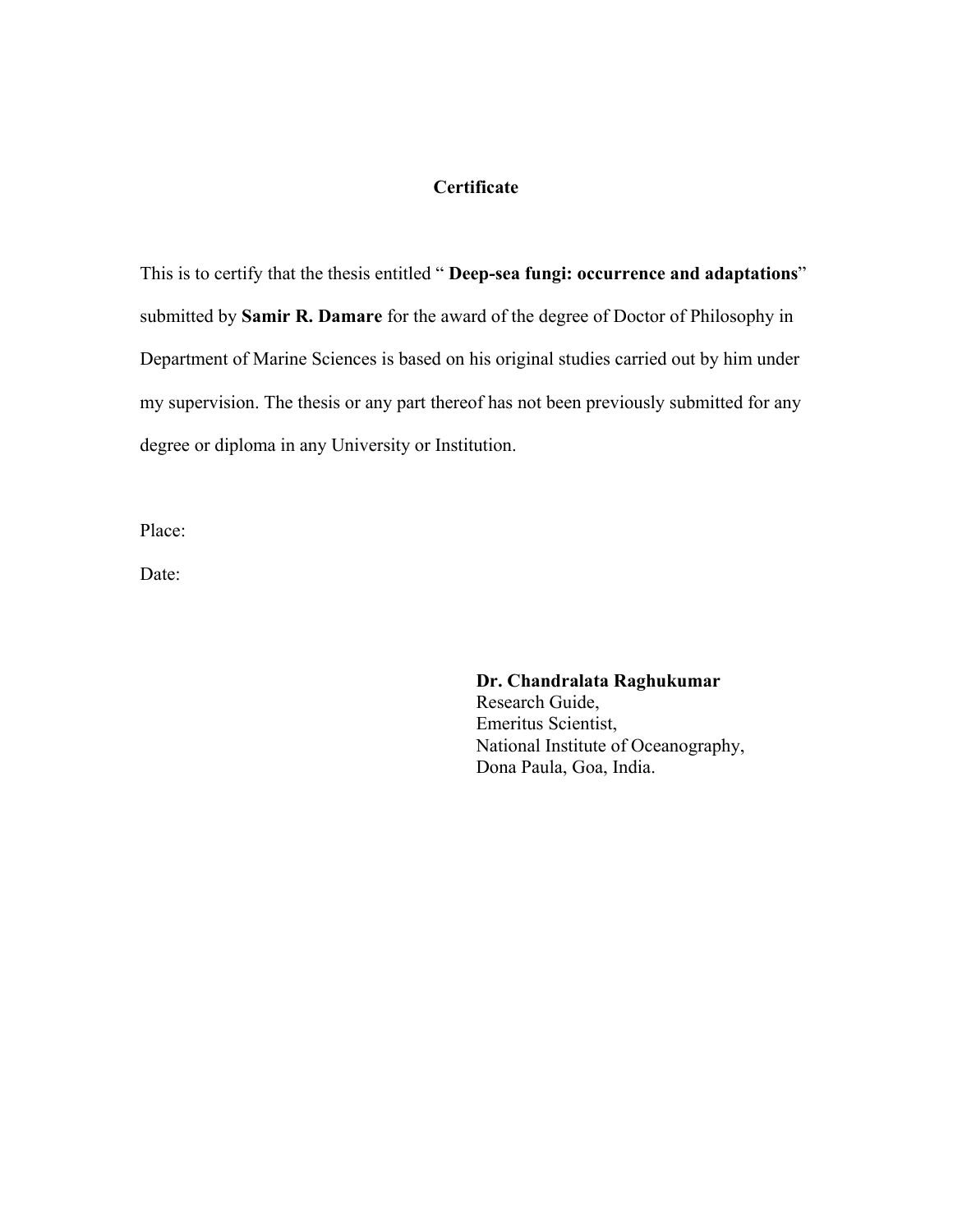# *DEDICATED TO ALL THOSE WHO MADE THIS POSSIBLE.*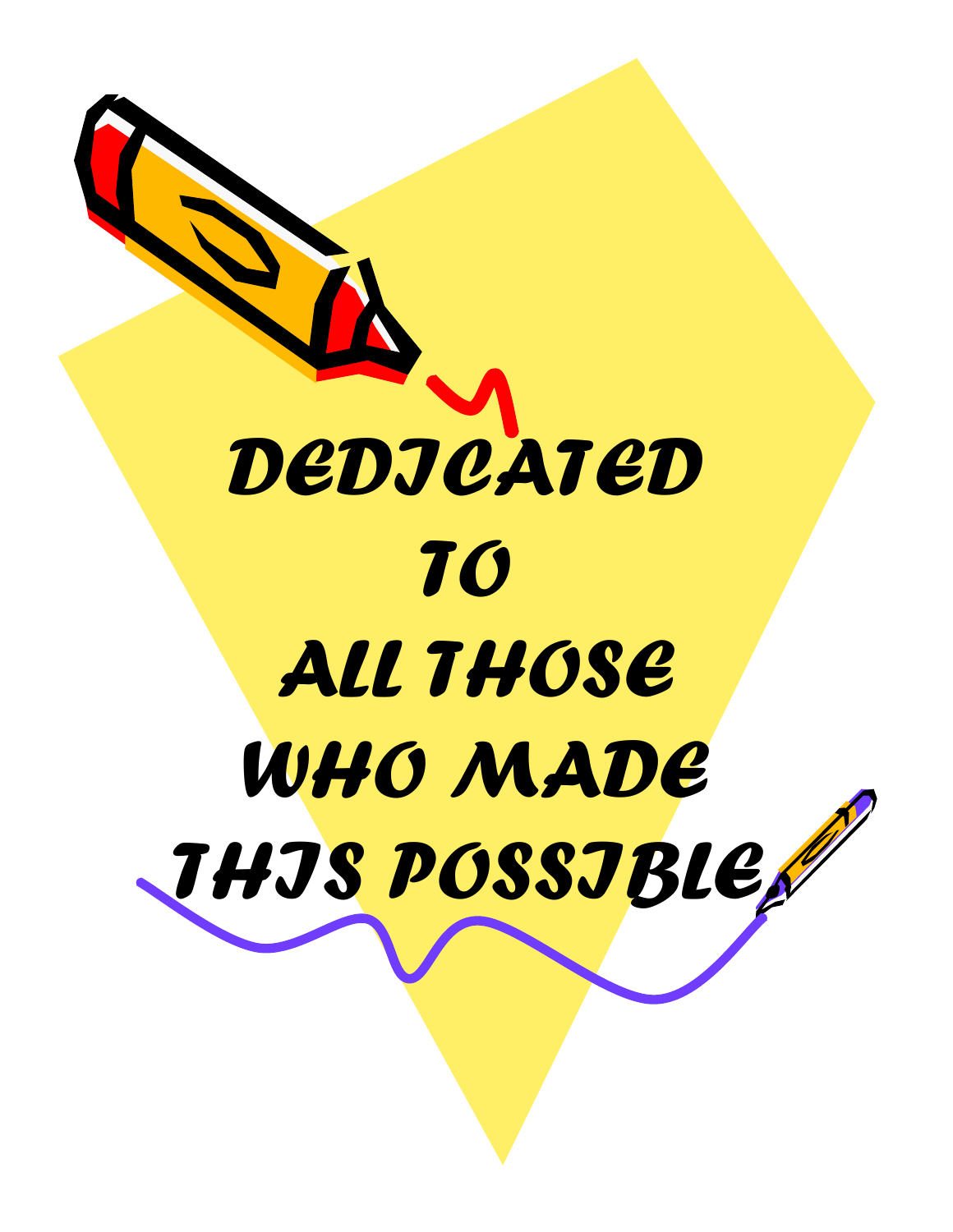#### **Acknowledgements**

I am very grateful for getting an opportunity to carry out my Ph. D. work at the National Institute of Oceanography. All the experiences of the past years have helped me to develop in various aspects of the research and life. I would take an opportunity here to thank all the people without whom this thesis would not have been possible.

First and foremost, I would like to thank my Research Supervisor, Dr. Chandralata Raghukumar, for introducing me to this topic of research and encouraging me to take it up for my thesis. Her willingness to allow students to carry out their own research helped a lot to come up with new ideas and try them out for my thesis. Many a times these were wrong and not conclusive but she was always there to encourage and correct me to proceed further to achieve the results. In spite of being busy with all the scientific and administrative jobs, she always gave first attention to my work and was never irritated with all the interruptions made in her work. I would like to thank Dr. S. Raghukumar with equal sense, as in spite of being busy in his work, he always had time for me and my problems. This was true even after his retirement from N.I.O. All the photomicrographs put here in my thesis are a result of Dr. Raghukumar's training to use the microscope and camera correctly. During my early days of standardization of a few techniques in my thesis (especially immunofluorescence detection), both of them came to the lab, on just one phone call, irrespective of any time of the day, just to confirm if I was correct in my observations. This is just one of the many examples of the support I received from them.

I want to thank Dr. Satish R. Shetye, Director, N.I.O., and also the former director, Dr. Ehrlich Desa for giving me an opportunity to work in the institute and extending all the help whenever required.

I am thankful to my FRC members, Dr. G. N. Nayak, Dean, Life Sciences and Head, Department of Marine Sciences, Goa University, Co-guide Dr. Usha Muraleedharan, Department of Marine Biotechnology, Goa University, and VCs nominee Dr. Sandeep Garg, Department of Microbiology for their critical comment and reviews of my work. I would also thank Dr. D. J. Bhat, Head, Department of Botany, Goa University for helping and advising me whenever required.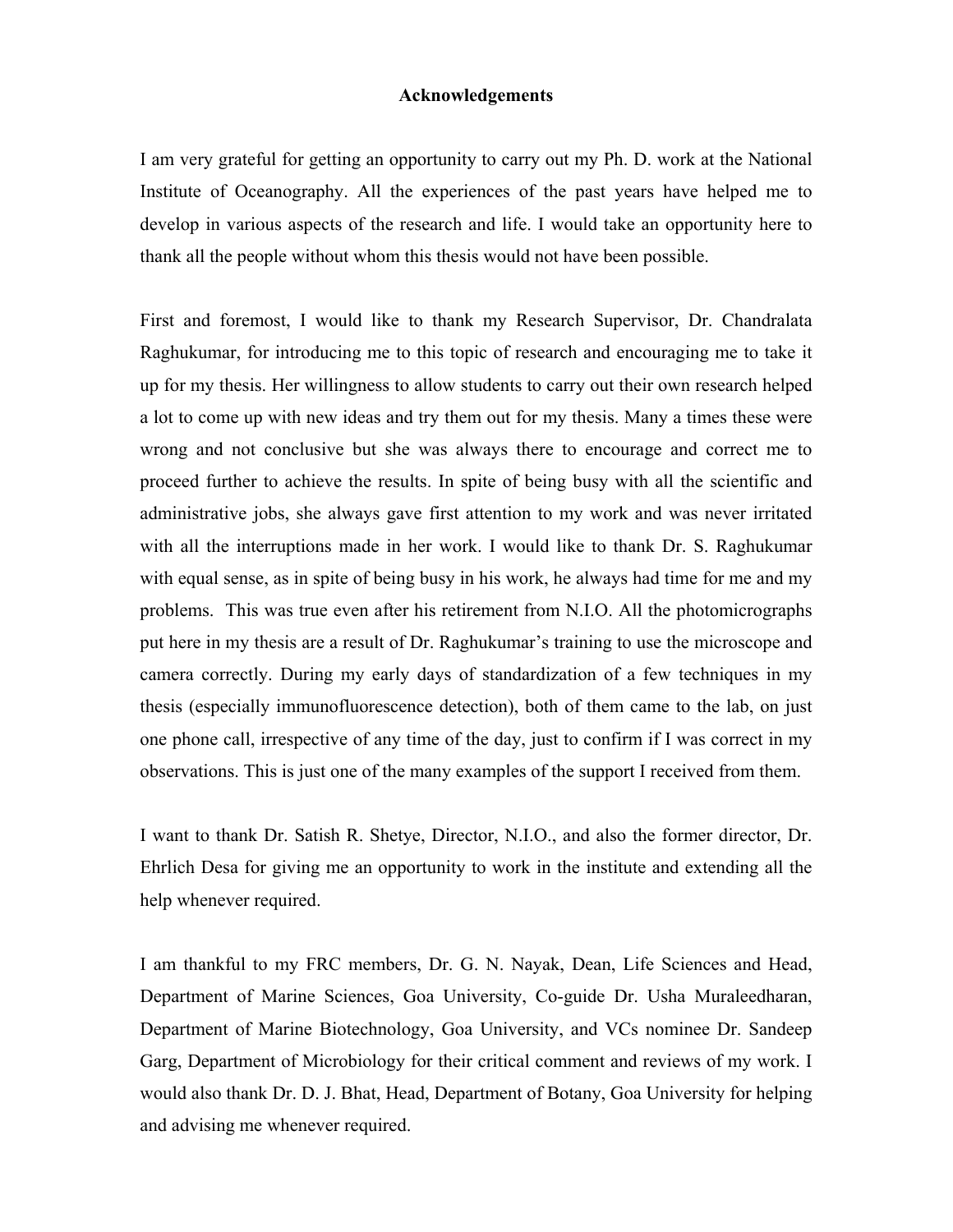I extend my thanks to Prof. Utpal Tatu, Indian Institute of Sciences, Bangalore for guiding me in the protein profiling work. During my three visits to his lab., he and his students helped me complete my work in time.

I would also like to thank Dr. G. S. Prasad, MTCC, IMTECH, Chandigarh for helping me in the yeast taxonomical studies. Without his help it was not possible to include this particular part in the thesis, especially his student, Puja Saluja.

I express my sincere thanks to Dr. M. P. Tapaswi, Head Librarian, for providing some important references and procuring books for my work. I am also grateful to Mr. Arun Mahale, Mr. Uchil and staff of DTP section to help me in making some of the figures in this thesis.

I am thankful to the Department of Biotechnology, India and Council of Scientific of Scientific and Industrial Research, India for the Research Fellowships.

I specially thank Department of Oceanography (DOD) funded PMN-EIA Project for enabling me to go for sampling cruises to the Central Indian Basin without which this work could not have been initiated. I thank Dr. Rahul Sharma, Project Leader, PMN-EIA, for allowing me to participate in these cruises. I am also thankful to the crew members of the Russian ship AA Sidorenko for all the sampling and lab facilities extended on board.

I am also thankful to all the scientists at N.I.O. for giving valuable suggestions and timely help. I am thankful to all my colleagues in the Marine Biotechnology lab at N.I.O. for all the help and support given for my work. I would also thank all my friends from MCMRD, Microbiology, Gene Lab, COD and GOD for all the timely help and support given to me.

And last but not least, I thank Varada and my parents for being there for everything.

**Samir R. Damare**.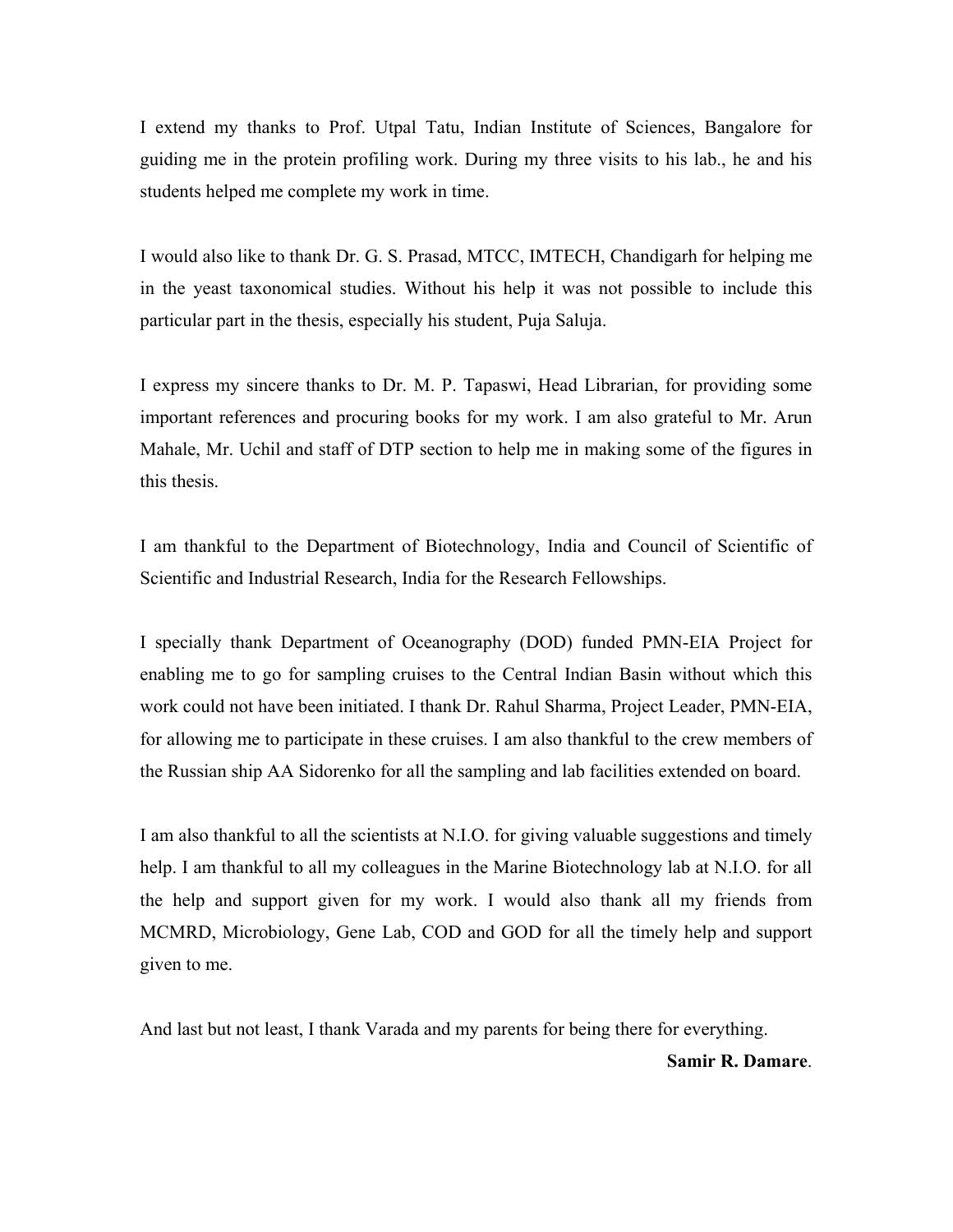#### **Table of contents**

|     | <b>Chapter 1 Deep-Sea Environment</b>                             | $1.1 - 1.19$  |
|-----|-------------------------------------------------------------------|---------------|
|     | Chapter 2 Microbial life in deep- sea sediments                   | $2.1 - 2.9$   |
|     | Chapter 3 Fungi in marine environments                            | $3.1 - 3.7$   |
|     | Chapter 4 Fungal diversity in deep- sea sediments                 | $4.1 - 4.37$  |
| 4.1 | Introduction                                                      | $4.2 - 4.9$   |
|     | 4.1.1 Differentiation of fungal isolates based on molecular       | 4.6           |
|     | methods                                                           |               |
|     | 4.1.1.1 RAPD                                                      | 4.6           |
|     | 4.1.1.2 RFLP                                                      | 4.7           |
|     | 4.1.1.3 PCR-RFLP                                                  | 4.8           |
| 4.2 | Objectives                                                        | 4.9           |
| 4.3 | Methodology                                                       | $4.9 - 4.20$  |
|     | 4.3.1 Sampling                                                    | 4.9           |
|     | 4.3.2 Isolation of fungi                                          | 4.11          |
|     | 4.3.3 Detection of fungi in deep- sea sediments                   | 4.14          |
|     | 4.3.4 Detection of fungi in sediments by immunofluorescence       | 4.14          |
|     | techniques                                                        |               |
|     | 4.3.5 Diversity of the isolated fungi                             | 4.16          |
|     | 4.3.6 Comparison of the deep- sea fungi with terrestrial isolates | 4.17          |
|     | 4.3.7 Characterization of the yeast cultures                      | 4.17          |
|     | 4.3.8 Differentiation of cultures based on molecular methods      | 4.18          |
|     | 4.3.8.1 DNA extraction                                            | 4.18          |
|     | 4.3.8.2 PCR-RFLP                                                  | 4.18          |
|     | 4.3.8.3 Molecular phylogeny                                       | 4.20          |
| 4.4 | Results                                                           | $4.20 - 4.33$ |
|     | 4.4.1 Isolation of fungi                                          | 4.20          |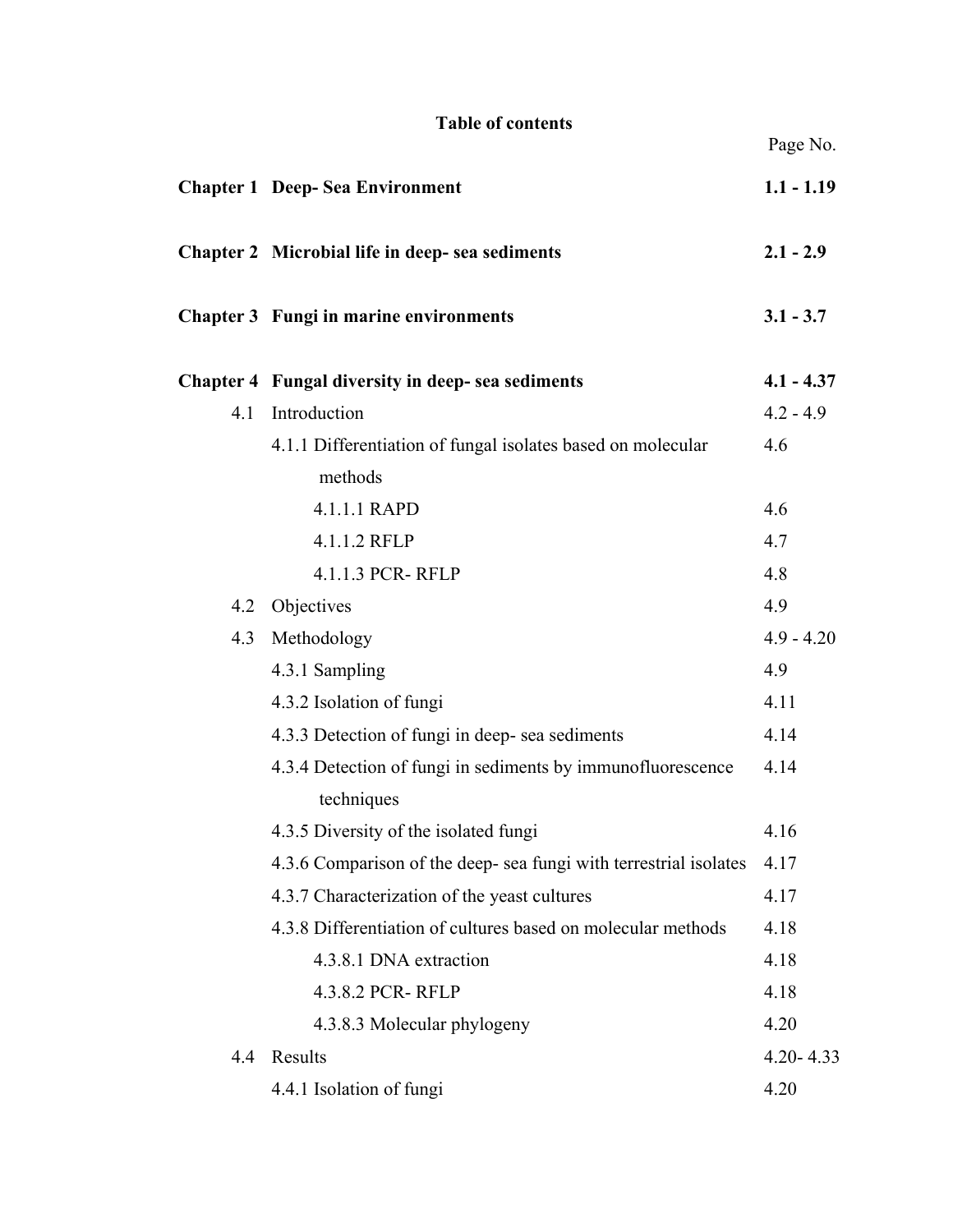|                  | 4.4.2 Morphology                                              | 4.25          |
|------------------|---------------------------------------------------------------|---------------|
|                  | 4.4.3 Direct detection                                        | 4.25          |
|                  | 4.4.4 Immunofluorescent staining                              | 4.25          |
|                  | 4.4.5 Comparison of deep- sea and terrestrial cultures        | 4.26          |
|                  | 4.4.6 Deep- sea yeasts                                        | 4.27          |
|                  | 4.4.6.1 Physiological and phylogenetic relationships          | 4.31          |
| 4.5              | 4.4.7 RFLP- Genomic and PCR                                   | 4.31          |
|                  | Discussion                                                    | $4.33 - 4.36$ |
|                  |                                                               |               |
| <b>Chapter 5</b> | Fungal growth under simulated deep- sea conditions            | $5.1 - 5.25$  |
| 5.1              | Introduction                                                  | $5.2 - 5.5$   |
| 5.2              | Objectives                                                    | 5.5           |
| 5.3              | Methodology                                                   |               |
|                  | 5.3.1 Growth and spore germination under elevated hydrostatic | 5.5           |
|                  | pressure                                                      |               |
|                  | 5.3.1.1 Spore germination                                     | 5.6           |
|                  | 5.3.1.2 Biomass production under elevated hydrostatic         | 5.8           |
|                  | pressure                                                      |               |
|                  | 5.3.1.3 Effect of type of inoculum on growth under            | 5.8           |
|                  | elevated hydrostatic pressure and low                         |               |
|                  | temperature                                                   | 5.9           |
|                  | 5.3.2 Screening and acclimatization of fungal isolates for    |               |
|                  | growth under elevated hydrostatic pressure                    | 5.9           |
|                  | 5.3.3 Comparative growth of deep- sea and terrestrial fungi   |               |
|                  | under elevated hydrostatic pressure                           | 5.10          |
|                  | 5.3.4 Adaptation of cultures not showing growth under         |               |
|                  | elevated hydrostatic pressure using chemical additive in      |               |
|                  | the growth medium                                             |               |
|                  | 5.3.5 Effect of elevated pressure on viability of spores      | 5.11          |
|                  | 5.3.6 Effect of low temperature on viability of spores        | 5.11          |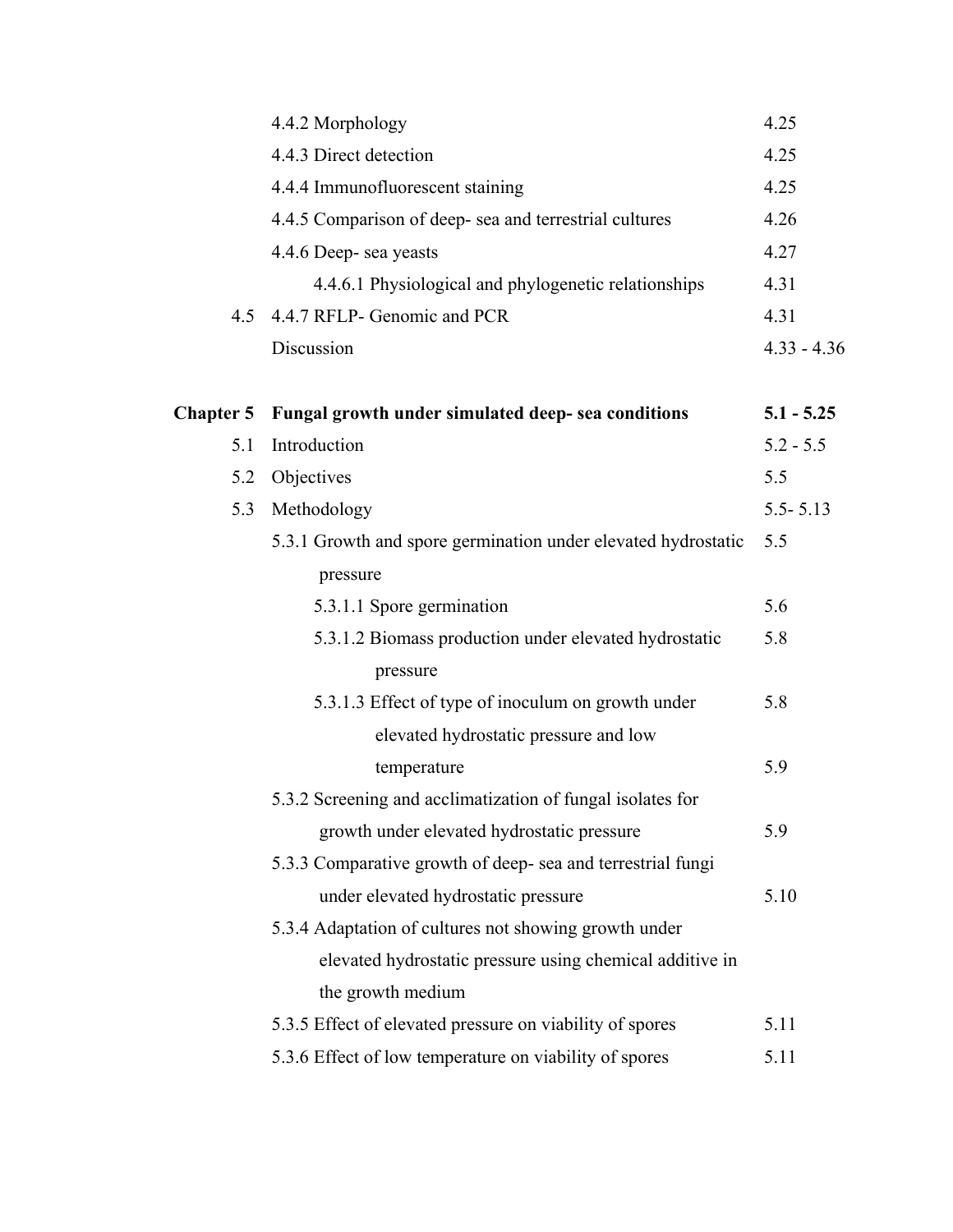|                  | 5.3.7 Effect of nutrient concentration on spore germination           | 5.12          |
|------------------|-----------------------------------------------------------------------|---------------|
|                  | under elevated pressure                                               |               |
| 5.4              | Results                                                               | $5.13 - 5.22$ |
|                  | 5.4.1 Biomass production under elevated hydrostatic pressure          | 5.13          |
|                  | 5.4.2 Effect of type of inoculum on growth at elevated                | 5.15          |
|                  | hydrostatic pressure                                                  |               |
|                  | 5.4.3 Acclimatization of fungal isolates for growth at elevated 5.15  |               |
|                  | hydrostatic pressure                                                  |               |
|                  | 5.4.4 Comparative growth of deep-sea and terrestrial fungi under 5.16 |               |
|                  | elevated hydrostatic pressure                                         |               |
|                  | 5.4.5 Germination of spores of deep sea and terrestrial cultures      | 5.18          |
|                  | at elevated hydrostatic pressure and low temperature                  |               |
|                  | 5.4.6 Effect of additive in the growth medium on growth of 5.18       |               |
|                  | deep sea cultures at elevated hydrostatic pressure                    |               |
|                  | 5.4.7 Effect of elevated hydrostatic pressure on germination of 5.20  |               |
|                  | spores                                                                |               |
|                  | 5.4.8 Effect of low temperature on viability of spores                | 5.21          |
|                  | 5.4.9 Effect of nutrient concentration on germination of spores       | 5.22          |
| 5.5              | Discussion                                                            | $5.23 - 5.25$ |
| <b>Chapter 6</b> | Adaptations of microorganisms to deep- sea conditions                 | $6.1 - 6.33$  |
| 6.1              | Introduction                                                          | $6.2 - 6.11$  |
| 6.2              | Objectives                                                            | 6.11          |
| 6.3              | Methodology                                                           | $6.12 - 6.21$ |
|                  | 6.3.1 Response of one bar grown cultures to elevated                  | 6.12          |
|                  | hydrostatic pressure and low temperature                              |               |
|                  | 6.3.1.1 Effect of pressure for different time periods                 | 6.12          |
|                  | 6.3.1.2 Effect of different pressures for a fixed period (48          | 6.13          |
|                  | hours)                                                                |               |
|                  | 6.3.2 Protein extraction methods                                      | 6.13          |
|                  | 6.3.2.1 Whole cell protein extraction                                 | 6.13          |
|                  |                                                                       |               |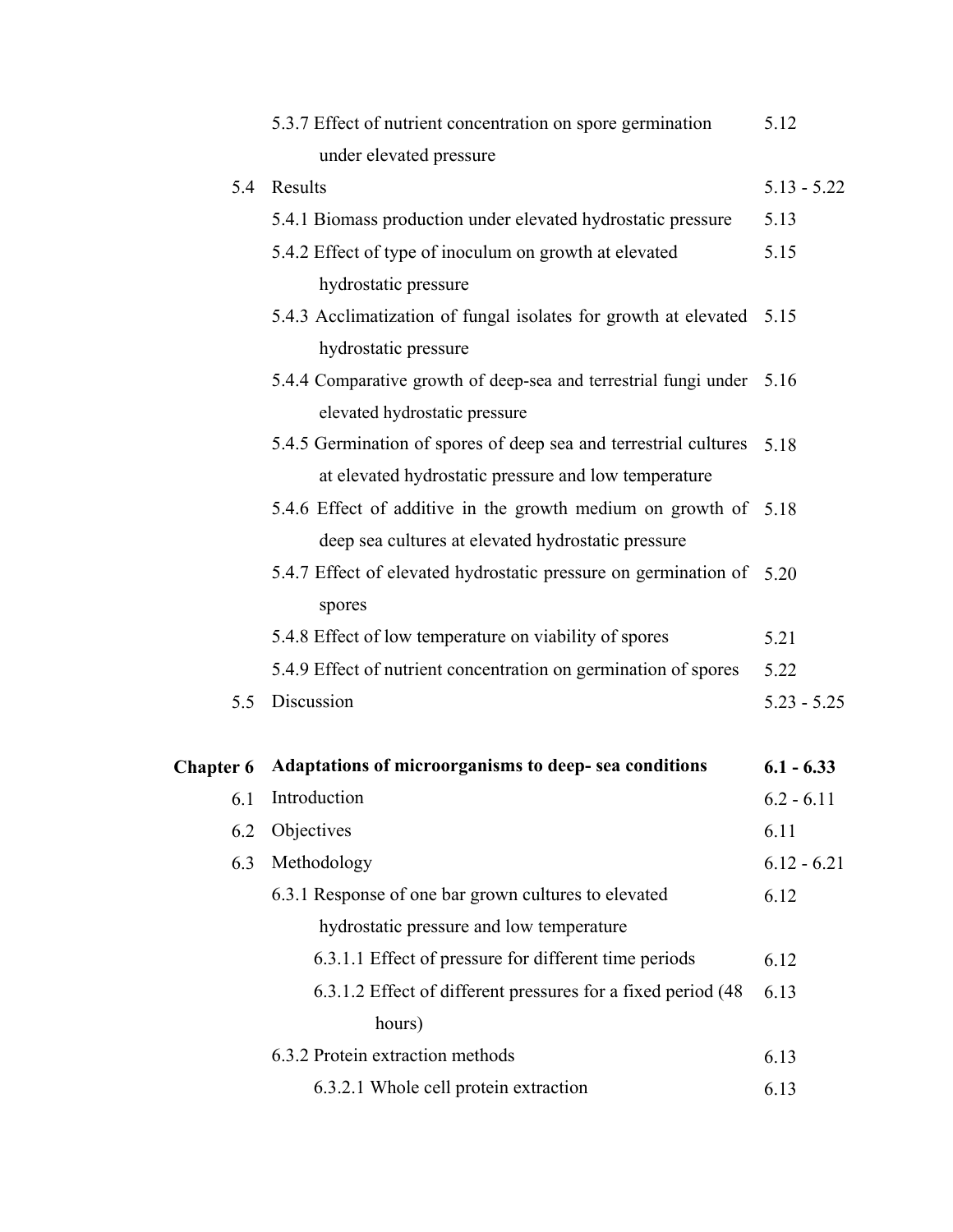|     | 6.3.2.2 Urea buffer extraction method                             | 6.14          |
|-----|-------------------------------------------------------------------|---------------|
|     | 6.3.3 Intracellular protein profiles of cultures grown in         | 6.15          |
|     | different conditions of hydrostatic pressure and                  |               |
|     | temperature                                                       |               |
|     | 6.3.4 Western blotting                                            | 6.16          |
|     | 6.3.5 Trehalose accumulation by yeast cells in response to        | 6.17          |
|     | elevated hydrostatic pressure and low temperature                 |               |
|     | 6.3.5.1 Trehalose extraction                                      | 6.18          |
|     | 6.3.5.2 Trehalose estimations                                     | 6.19          |
| 6.4 | Results                                                           | $6.21 - 6.29$ |
|     | 6.4.1 Protein profiles of normal and stressed deep-sea culture    | 6.21          |
|     | 6.4.2 Western blotting                                            | 6.24          |
|     | 6.4.3 Protein profiles of deep-sea and terrestrial cultures grown | 6.24          |
|     | under elevated pressure                                           |               |
|     | 6.4.4 Trehalose accumulation                                      | 6.27          |
| 6.5 | Discussion                                                        | $6.29 - 6.33$ |
|     |                                                                   |               |
|     |                                                                   |               |
|     | Chapter 7 Proteases of deep- sea fungi                            | $7.1 - 7.37$  |
| 7.1 | Introduction                                                      | $7.2 - 7.5$   |
| 7.2 | Objectives                                                        | 7.5           |
| 7.3 | Methodology                                                       | $7.6 - 7.13$  |
|     | 7.3.1 Screening for protease-producing fungi                      | 7.6           |
|     | 7.3.2 Protease production                                         | 7.6           |
|     | 7.3.3 Protease assay                                              | 7.8           |
|     | 7.3.4 Characterization of protease produced by one of the deep    | 7.9           |
|     | sea fungi                                                         |               |
|     | 7.3.4.1 Temporal production of biomass and protease               | 7.9           |
|     | 7.3.4.2 Substrate inducers                                        | 7.9           |
|     | 7.3.4.3 Harvesting of enzyme                                      | 7.10          |
|     | 7.3.4.4 Purification and characterization of purified             | 7.10          |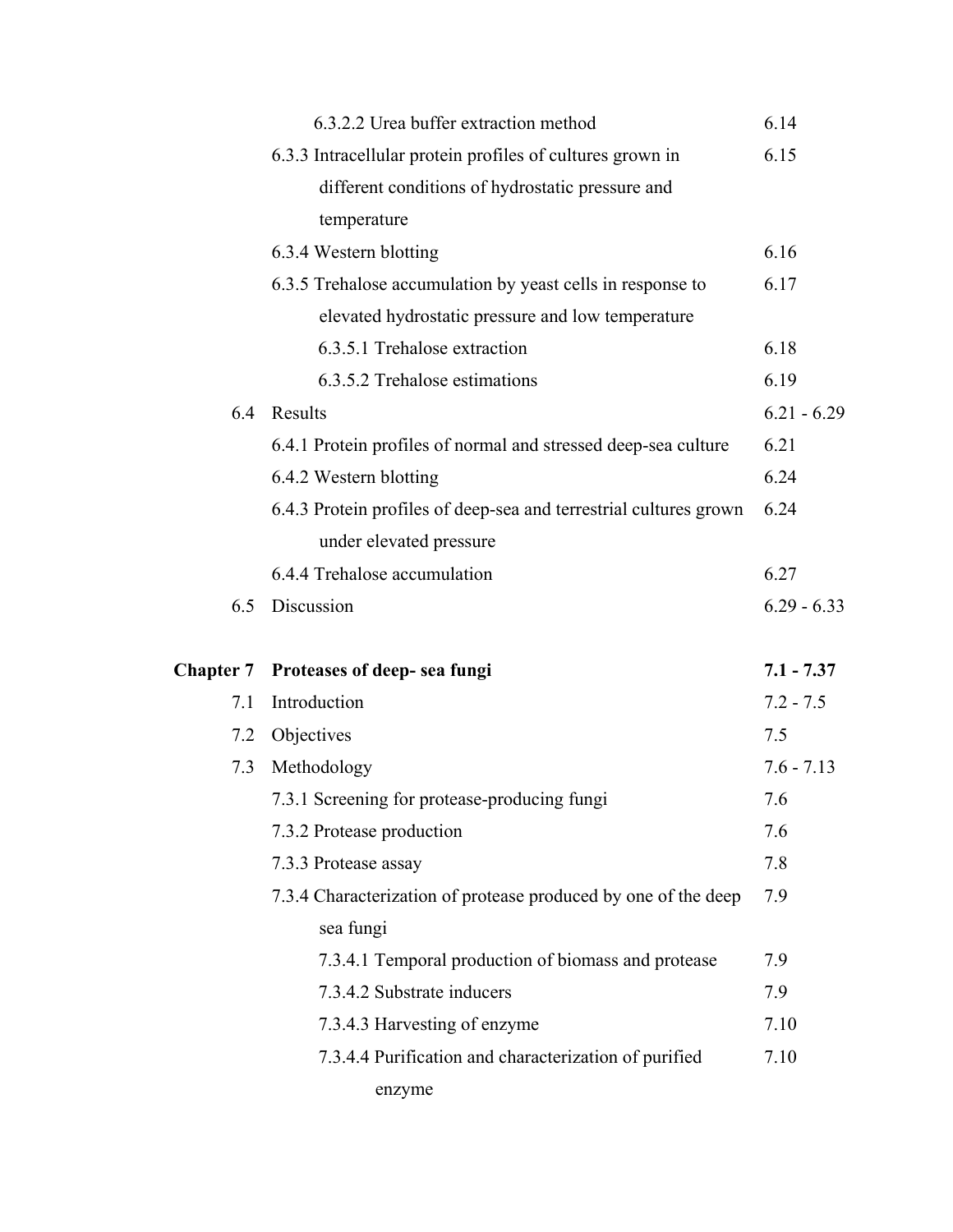|                  | 7.3.4.5 Optimum pH for enzyme activity                                                 | 7.11          |
|------------------|----------------------------------------------------------------------------------------|---------------|
|                  | 7.3.4.6 Optimum temperature for enzyme activity                                        | 7.12          |
|                  | 7.3.4.7 $K_m$ constant and $V_{max}$ for the protease                                  | 7.12          |
|                  | 7.3.4.8 Thermostability of purified enzyme                                             | 7.12          |
|                  | 7.3.4.9 pH stability of the purified enzyme                                            | 7.12          |
|                  | 7.3.4.10 Effect of inhibitors and stabilizers                                          | 7.13          |
|                  | 7.3.5 Protease production by terrestrial <i>Aspergillus ustus</i>                      | 7.13          |
|                  | (MTCC 2200)                                                                            |               |
| 7.4              | Results                                                                                | $7.14 - 7.31$ |
|                  | 7.4.1 Screening of deep- sea fungi for protease production                             | 7.14          |
|                  | 7.4.2 Protease production by NIOCC 20 under different<br>conditions                    | 7.16          |
|                  | 7.4.3 Optimization of culture conditions for protease                                  | 7.18          |
|                  | production by NIOCC 20                                                                 |               |
|                  | 7.4.4 Purification and characterization of protease produced by<br>NIOCC <sub>20</sub> | 7.20          |
|                  | 7.4.5 Comparison of protease production between deep sea and                           | 7.28          |
|                  | terrestrial isolate of <i>Aspergillus ustus</i>                                        |               |
| 7.5              | Discussion                                                                             | $7.32 - 7.37$ |
| <b>Chapter 8</b> | Role of fungi in deep- sea sediments                                                   | $8.1 - 8.24$  |
| 8.1              | Introduction                                                                           | $8.2 - 8.7$   |
| 8.2              | Objectives                                                                             | 8.7           |
| 8.3              | Methodology                                                                            | $8.7 - 8.11$  |
|                  | 8.3.1 Fungal biomass (biovolume) in the deep-sea sediments                             | 8.7           |
|                  | 8.3.2 Microaggregation by fungal cultures under simulated                              | 8.8           |
|                  | laboratory conditions                                                                  |               |
|                  | 8.3.3 Fungal and bacterial contribution to alkaline phosphatase                        | 8.9           |
|                  | activity                                                                               |               |
| 8.4              | Results                                                                                | $8.12 - 8.19$ |
|                  | 8.4.1 Fungal biomass in the sediments of CIB                                           | 8.12          |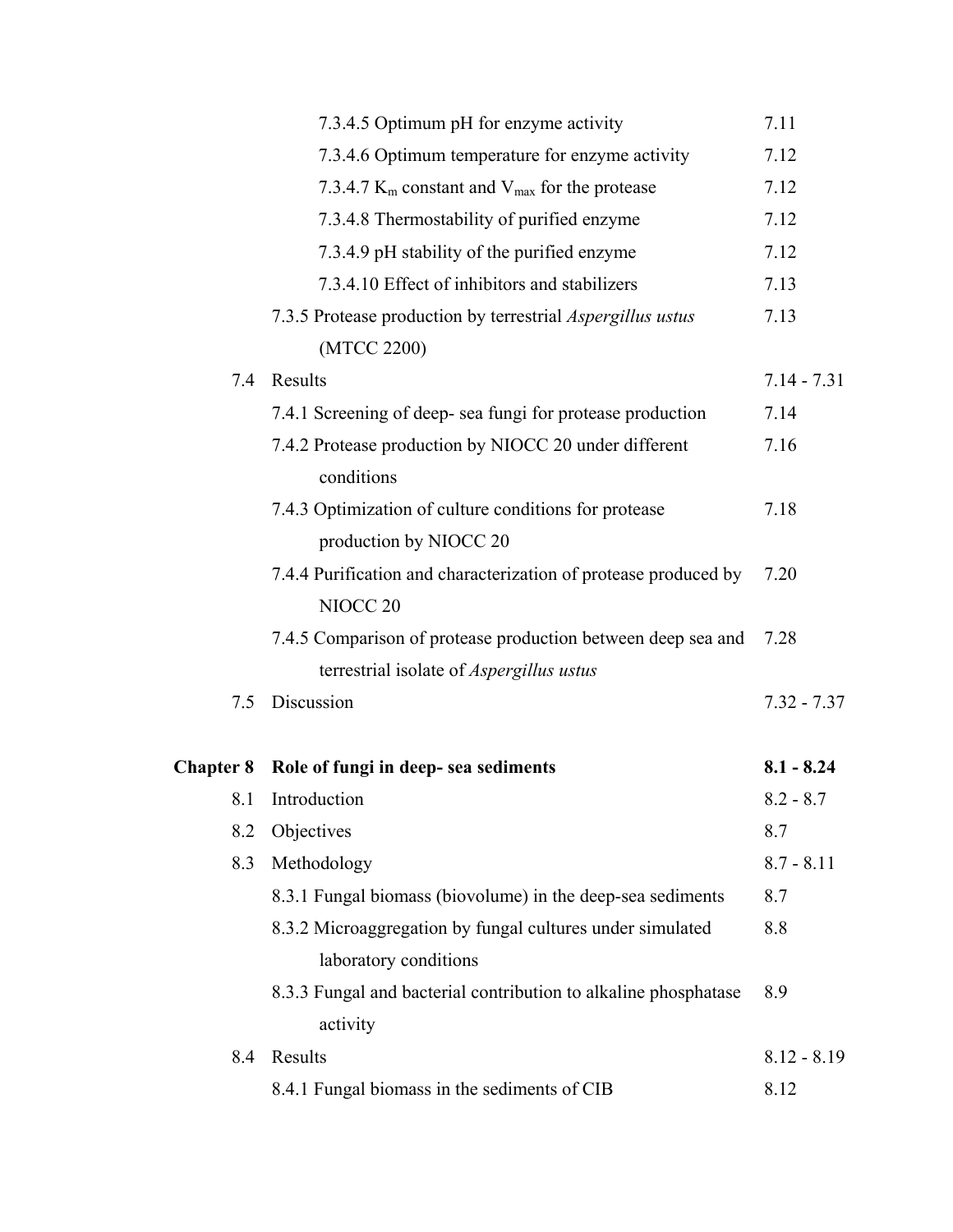|                  | 8.4.2 Microaggregate formation            | 8.17          |
|------------------|-------------------------------------------|---------------|
|                  | 8.4.3 Alkaline Phosphatase activity (APA) | 8.18          |
|                  | 8.5 Discussion                            | $8.19 - 8.24$ |
| <b>Chapter 9</b> | <b>Summary</b>                            | $9.1 - 9.9$   |
|                  | <b>Appendix</b>                           | $A1 - A12$    |
|                  | <b>Bibliography</b>                       | <b>B1-B37</b> |
|                  | <b>Publications</b>                       |               |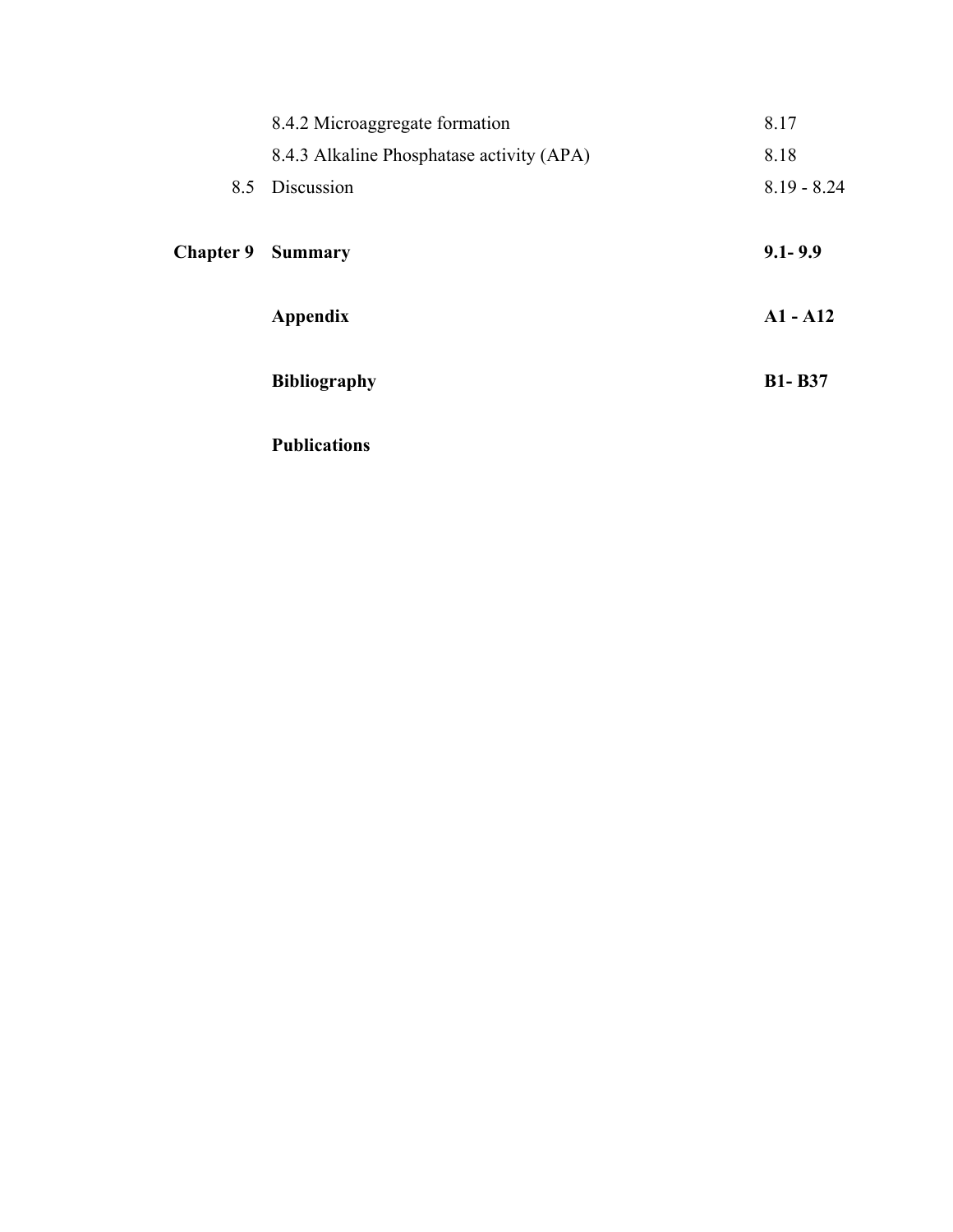Chapter 1

Deep - sea Environment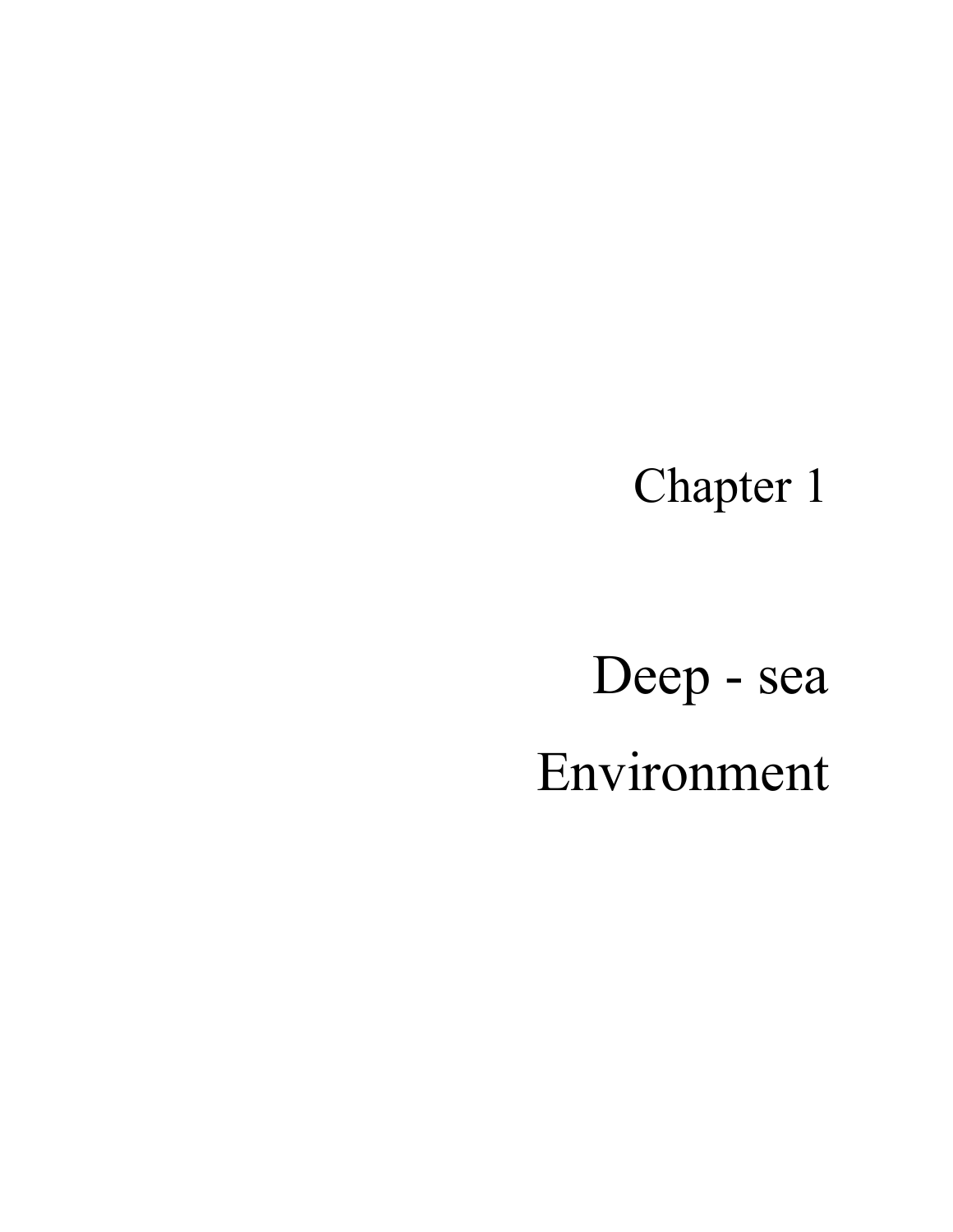The earth is uniquely favoured among the planets – it has rain, rivers and seas. Ocean basins are a primary feature of the earth's surface. Until recently, the ocean floor was hidden from human observation by miles of ocean water. Now it is possible to map the ocean bottom in detail using satellites and acoustic techniques and to observe ocean-bottom processes from the submersible. With these new techniques, major new discoveries come virtually every year. Our improved knowledge of the ocean basins is changing our view of the earth as much as the exploration of the New World changed human perspectives in the  $15<sup>th</sup>$  and  $16<sup>th</sup>$  centuries.

The earth is home to many different forms of life, living in many different environments. Until the 20th century, most life was found in the "normal" environment, where humans live. In the past century, scientists have found organisms that survive in conditions that are very different from the normal. Such organisms are said to live in "extreme environments." High or low temperatures, pressures, salinities, acidities, etc characterize extreme environments.

The deep sea, the largest single ecosystem on earth is an example of such an extreme environment. The sea surface occupies ~70 % of the surface of the earth, and 50 % of the surface of the earth is covered by more than 3000  $m<sup>2</sup>$  of ocean, with a mean depth of  $\sim$  3800 m. It is the very remoteness of the deep sea and the difficulties encountered in its exploration that have resulted in it being one of the least understood environments on earth. At present, detailed information about specific areas of the deep sea are available, but these are mere 'pinpricks' in the vastness of this environment. The understanding of the deep-sea ecosystem is entwined with some of the most exciting aspects of scientific exploration and with the development of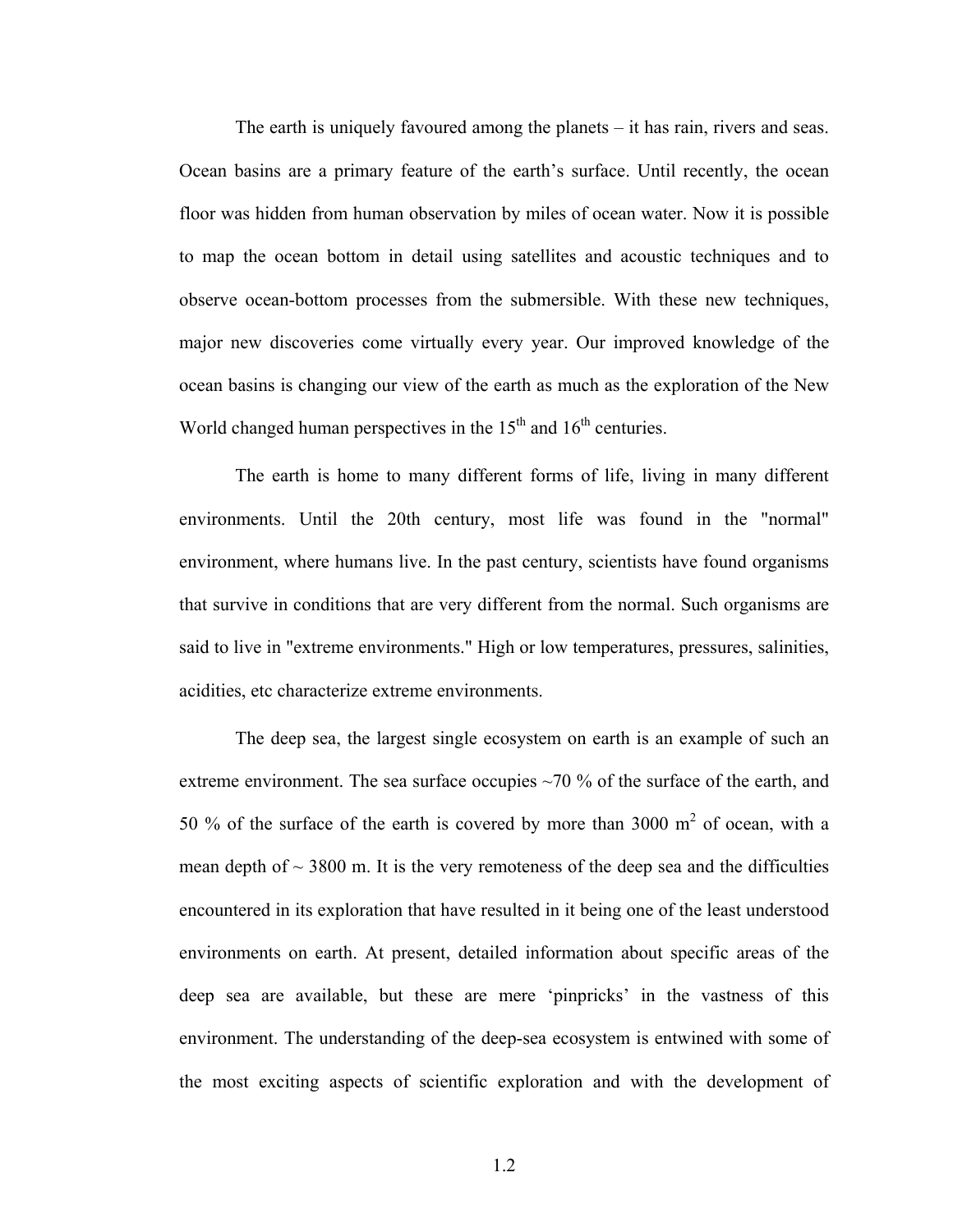technologies for sampling and penetrating this environment, the information is increasing [Tyler, 2003].

Explorers and commercial interests have used the sea as a means of transport for millennia. However, it was only in the latter part of the  $19<sup>th</sup>$  century that scientists went to the sea with the specific aim of looking downwards into impenetrable depths. One of the first was Forbes [1844], who sampled down to a depth of 600 m in the Aegean. Today one would consider this choice of sampling station as unfortunate, since now it is known that this region of the Mediterranean deep sea is faunistically poor, and the lack of animals in Forbes's samples led to the 'azoic theory' that little or no life existed below 600 m. The establishment of such a paradigm was in direct opposition to the observations of the ophiuroid *Astrophyton* being brought up on a sounding line from a depth of 1800 m in Baffin Bay [Tyler, 1980], and the pioneering work of Sars in Norwegian fjords [1864 & 1868]. Establishing the presence of a fauna in the deep sea presented irresistible challenges to a small group of scientists led by Charles Thomson. Thomson used HMS *Porcupine* to sample the ocean to the northwest of Scotland and to the west of Ireland in the late 1860s, and found fauna at depths exceeding 4000 m [Thomson, 1873]. The results of the *Porcupine* sampling programme led directly to the HMS Challenger expedition of 1872 to 1876. This expedition traversed the oceans of the globe and demonstrated a widespread and varied fauna in the deep sea, as well as taking numerous physical and chemical measurements. The results of this cruise are now considered the forerunner of modern oceanography. The Challenger expedition led directly to the 'heroic' age of deep-sea exploration, with expeditions sampling many areas of the world's oceans [Menzies e*t*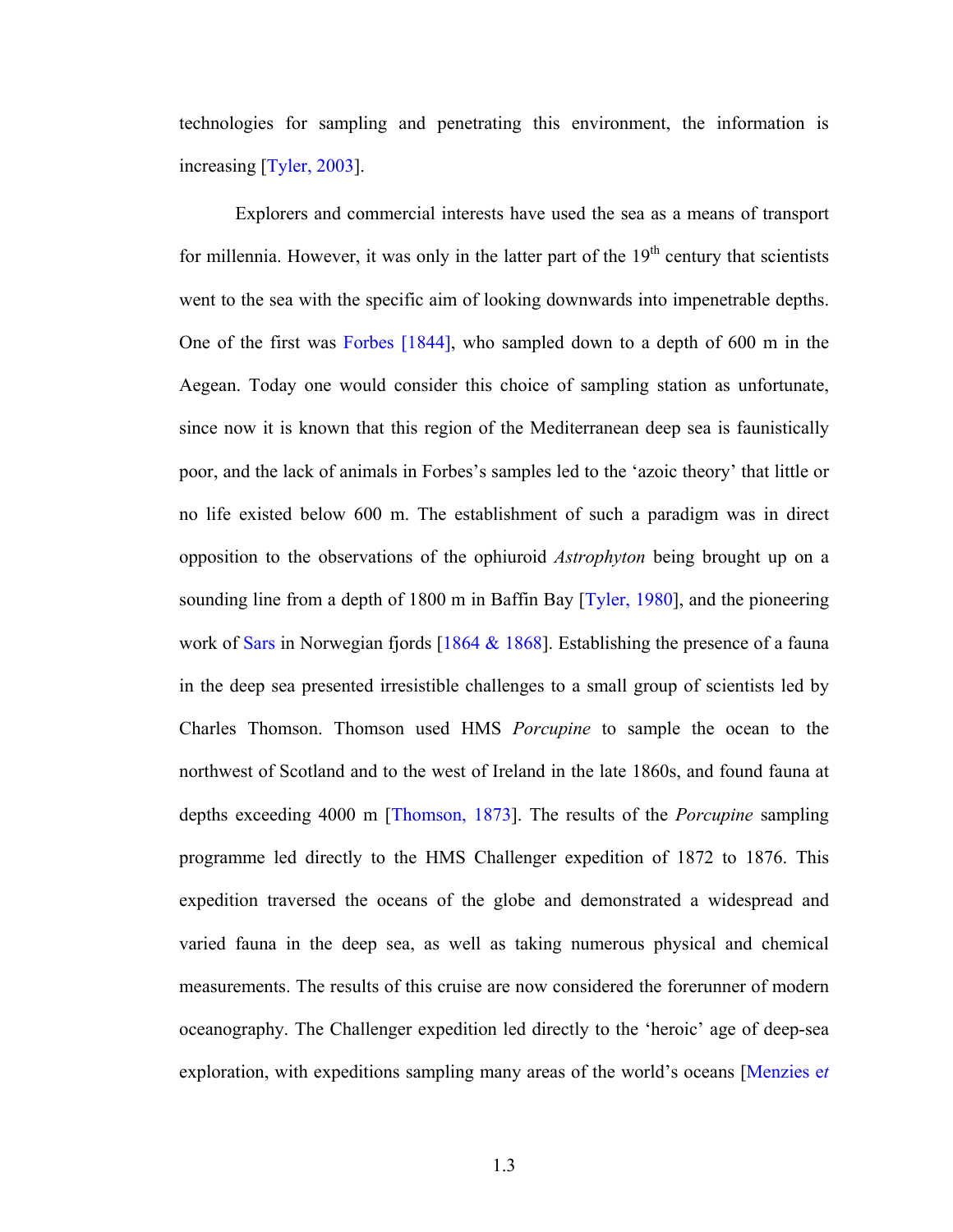*al.*, 1973; Mills, 1983]. The heroic age culminated in the Danish *Galathea* expedition of 1950 to 1952, which demonstrated that life could be found in the deepest of all the oceans, in the ocean trenches. Taking stock of deep-sea ecology at this point in time would have led to the establishment of the following paradigms:

- 1. The deep sea was species poor.
- 2. It was a tranquil environment.
- 3. There was a slow rain of material from surface to the deep sea [Moseley, 1880].
- 4. No primary production occurred within deep sea.

The 1960s heralded a new approach to deep-sea ecology, driven by technology. Quantification became the name of the game. With the information gathered, the concept of high biodiversity in the deep sea was established, although the absolute biodiversity is still very much subject to debate, but it is now believed that the deep oceans are as diverse as tropical rain forests. Although known to be diverse, it was assumed that the deep-sea system was heterotrophic, relying on the slow sinking of material from surface waters to provide an energy source for the inhabitants. The 1970s and 1980s provided evidence that this environment was more dynamic than originally thought. The first example was the discovery of hydrothermal vents along the Galapagos Ridge in 1977.

The technology has allowed humans to penetrate the 'remote' environment. SCUBA diving is limited to the top water column; but the development of submersibles has allowed scientists to dive to the deep-sea bed. Current knowledge of hydrothermal vents and cold seeps would be insignificant if it were not for the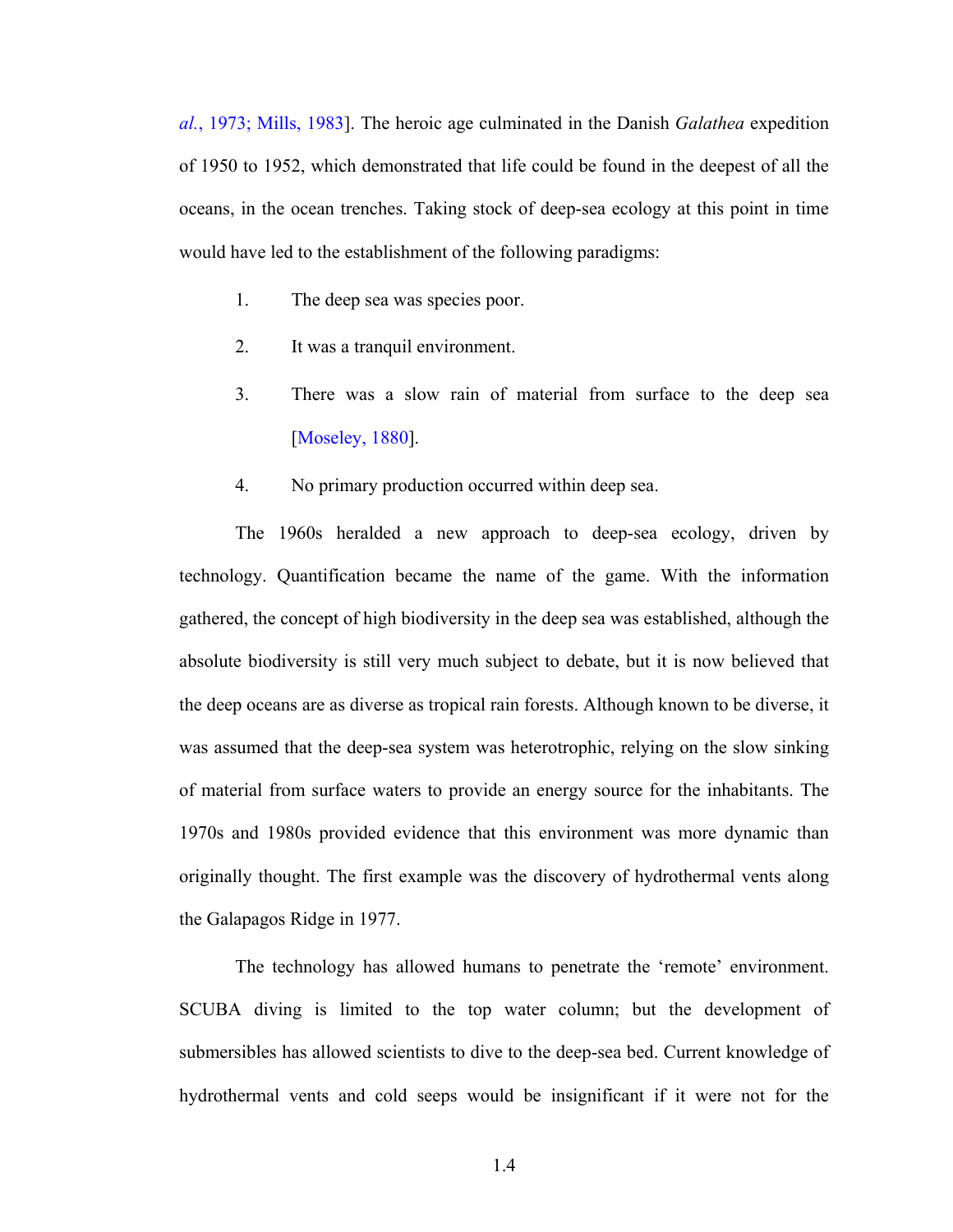submersible. Submersibles are still used today; but the Remote Operated Vehicle (ROV) allows similar access from the comfort of the surface tender without the potential damage of manned submersibles.

Today one may summarize the paradigms for the deep-sea environment as:

- 1. High species diversity.
- 2. Periods of benthic storms perturbing an apparently gentle environment
- 3. Seasonal input of surface derived energy for heterotrophic organisms
- 4. Primary production at vents and cold seeps.

The change in understanding of the deep sea has been a function of increase in the ability of scientists to gain knowledge from this environment. Despite recent recognition of the above paradigms, all are natural phenomenon. As yet deep sea is exploited only to a very limited extent, but this may change in the future. The deep sea has also been suggested as a repository for the excess  $CO<sub>2</sub>$ , causing the so-called 'greenhouse effect'. The vastness of the deep-ocean aids its stability.

The deep sea is usually defined as beginning at the shelf break, because this physiographic feature coincides with the transition from the basically shallow water fauna of the shelf to the deep-sea fauna [Sanders *et al*., 1965, Hessler, 1974, Merrett, 1989]. The shelf break is at about 200 m depth in many parts of the ocean, so the deep sea is said to begin at 200 m. The deep-sea floor is therefore a vast habitat, covering more than 65 % of the Earth's surface [Svendrup *et al*., 1942]. Much of it is covered by sediment.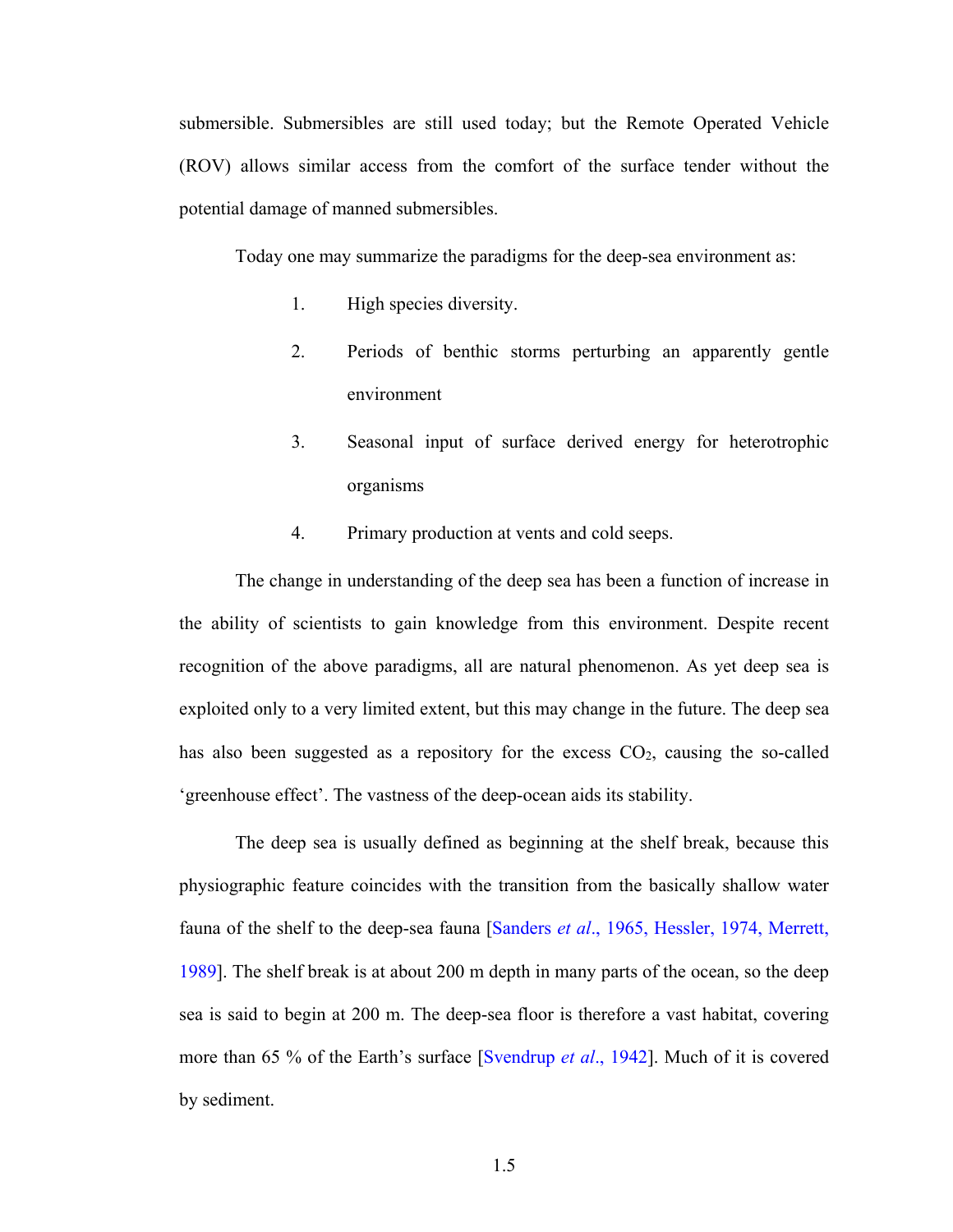The deep-sea floor is an extreme environment; pressure is high, temperature is low, and food input is small. It has been characterized as a physically stable environment [Sanders, 1968].

**1. Pressure**: The pressure increases by one atmosphere for every 10 m increase in water depth. Water pressure at the surface of the ocean is 1 bar. The ocean, with an average depth of 3800 m and therefore a pressure of 380 bar, comprises approximately 70% of biosphere. Water pressure in the ocean is as high as 1100 bar the Mariana Trench (in the West Pacific, 400 km SW of Guam). It has been suggested that life originated in the deep sea some 3.5 to 4 billion years ago. Therefore hydrostatic pressure would have been very important stimulus for the early stages of life. Recently, it has been suggested that life might have originated in deep-sea hydrothermal vents, and thus it seems possible that high pressure-adapted mechanisms of gene expression, protein synthesis, or metabolism could represent features present in early forms of life [Thistle, 2003].

**2. Temperature**: The temperature generally decreases with increasing depth, reaching  $\sim$ 2 $\degree$ C on the abyssal plain, but the pattern varies with latitude and region [Mantyla & Reid, 1983]. Above 500 m in mid-latitude, temperature varies seasonally, but with diminishing amplitude with increasing depth. At high latitudes, the vertical gradient in bottom-water temperature is small [Svendrup *et al*., 1942]. A small vertical temperature gradient also occurs in regions where the bottom water is warm (e.g. the Mediterranean Sea and the Red Sea). Most of the water overlying the deep-sea floor is cold compared to that over most shallow-water habitats, the typical temperatures at the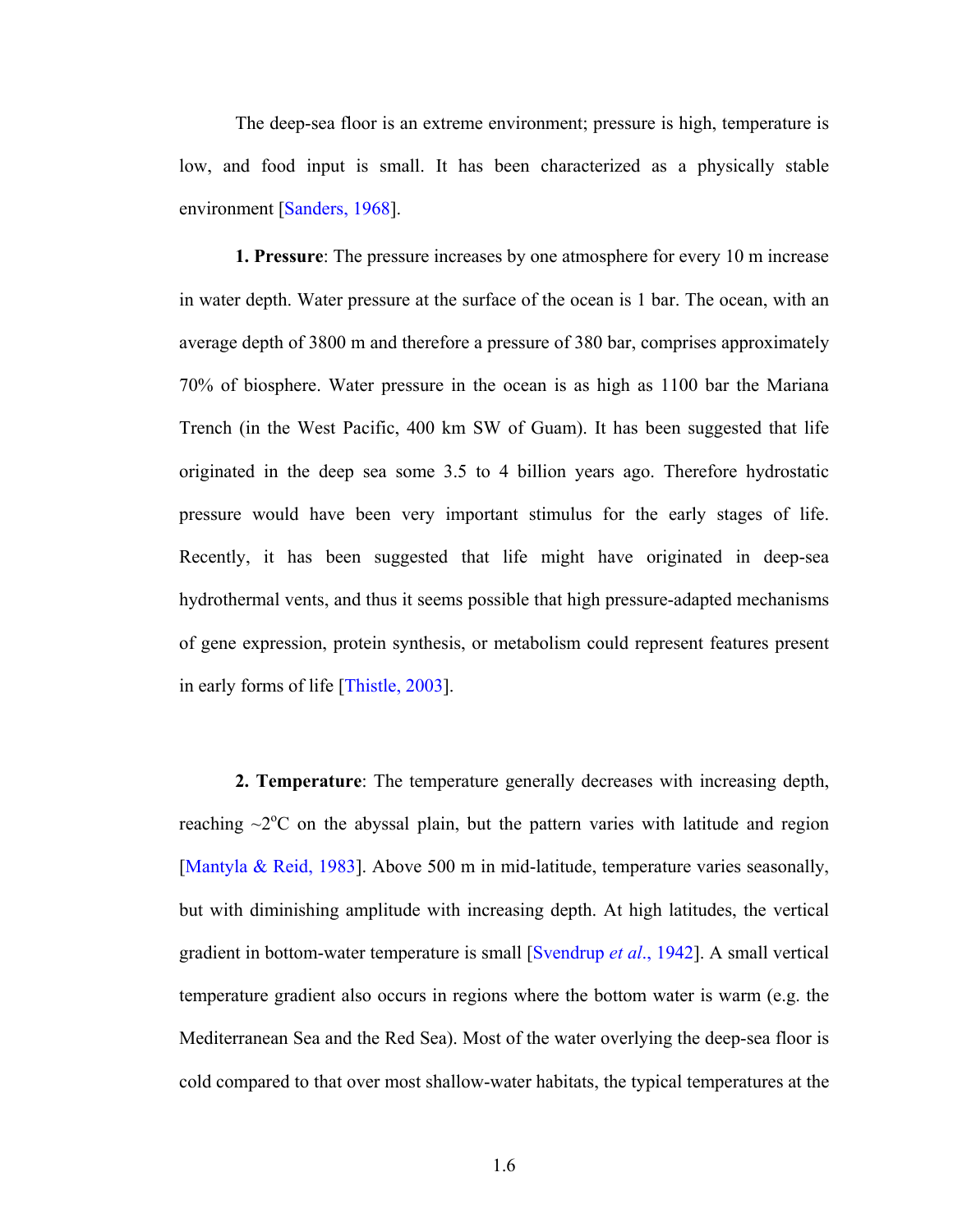ocean floor being just a little above the freezing point. At depths below  $\sim 800$  m, temperature is remarkably constant at around  $3-4$ <sup>o</sup>C.

**3. Salinity:** The salinity at most locations in the deep sea varies little with time. In most of the deep sea, the salinity of the bottom water is fully marine (35 ppt). Exceptions include the Mediterranean and Red Sea ( $>$  39 ppt) and hypersaline basins such as the Orca Basin in the Gulf of Mexico (300 ppt) [Shokes *et al*., 1976].

**4. Oxygen:** Oxygen enters the ocean by exchange with the atmosphere and as by-product of photosynthesis by marine plants in the euphotic zone. The dissolved gas is carried to the deep-sea floor by the descent of surface waters. The water overlying most of the deep-sea floor is saturated with oxygen or nearly so  $(5-6 \text{ ml } L^{-1})$ . Oxygen concentration also varies with depth in the sediment. Oxygen enters the pore water of deep-sea sediments by diffusion and by the activities of organisms that pump or mix water into the sediment. The depth of oxygen penetration into the sediment limits the vertical distribution of organisms. Oxygen is consumed by animal and microbial respiration and by chemical reactions in the sediment. Where the deposition rate of labile organic matter is relatively high and the oxygen concentration in the bottom water is low, as in the basins of the California Continental Borderland, free oxygen disappears within the first centimeter [Reimers, 1987]. Where organic deposition rates are low and bottom water is well oxygenated, as beneath the oligotrophic waters of the North Pacific, abundant free oxygen is present several centimeters into the seabed [Reimers, 1987].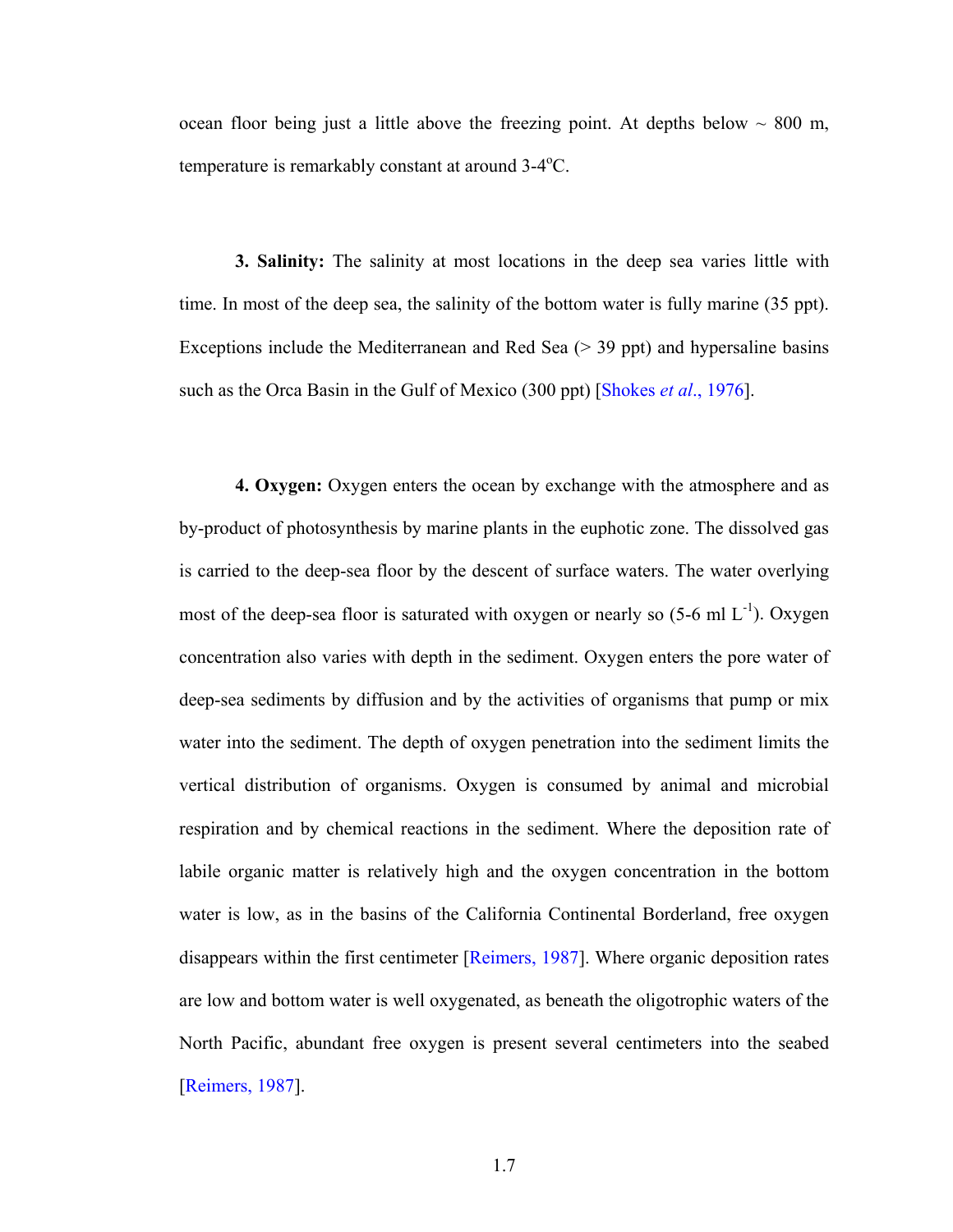**5. Light:** Light intensity decreases exponentially with the depth in the water column because incident photons are absorbed or scattered. Particles suspended in the water increase both the absorption and scattering, but even in the clearest ocean water no photosynthetically useful light reaches the sea floor below about 250 m. Therefore, the deep-sea floor differs from more familiar ecosystems as the plant primary production does not occur. Except for hydrothermal vent and cold-seep communities, the food of deep-sea floor organisms must be imported.

#### **Benthic storms**

In much of the deep sea, the near bottom water moves slowly as compared to that in shallow-water environments. The flow does move some material, in particular phytodetritus, which accumulates down. The water is never still, because tidal forces move water at all ocean depths. On the continental slope intense currents may be generated by internal tides and water column instability causing breaking at internal waves. Theoretical considerations reveal that prevailing synoptic weather systems can create strong  $(20 \text{ cm s}^{-1})$  near-bottom currents in the deep ocean. The maximum speed of these oscillating bottom currents depends on both atmospheric parameters (magnitude of the wind-stress curl anamoly, spatial scale of weather system and speed of large-scale background wind) and oceanic parameters (total water depth and combined effects of horizontal diffusion and bottom friction). Benthic storms are characterized by periods of daily averaged flow of more than  $15 \text{ cm s}^{-1}$  maintained for two or more days. During intermittently strong peaks in flow of more than 40 cm  $s^{-1}$ ,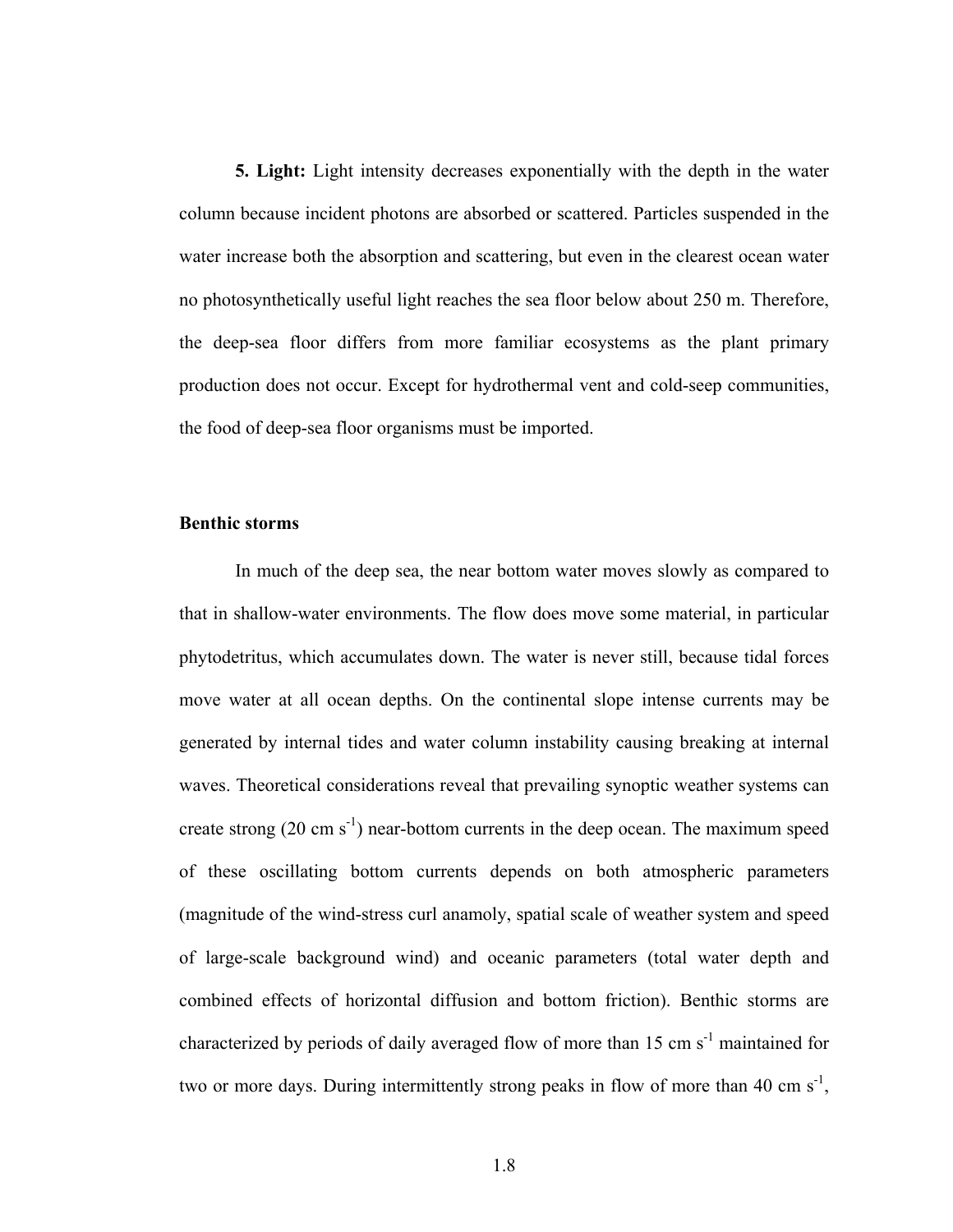the top few millimeters of sediment may be completely stripped [Hollister *et al*., 1984; Hollister & McCave, 1984]. Such events occur due to vorticity propogated from upper water column in areas of strong surface flow, such as Gulf Stream [Weatherly & Kelley, 1985]. However, similar peaks in eddy energy may arise from atmospheric storm-driven motions in areas far from the continental margin [Gardner  $&$  Sullivan, 1981], from disturbances associated with intermittent flow over sills [Dickinson *et al*., 1982] and from bottom-trapped topographic waves [Grant *et al*., 1985].

#### **Deep-sea sediments**

Deep-sea sediment deposits are accumulations of minerals and rock fragments from the land mixed with insoluble shells and bones of marine organisms and some particles formed through chemical processes occurring in sea water. Much of the information about Earth history comes from study of such deposits. Particles in sediment deposits come from different sources like:

- 1. Terrigenous (derived from land)
- 2. Biogenic (derived from plants and animals)
- 3. Authigenic (formed on or in the sediments on the sea floor)
- 4. Volcanogenic (particles from volcanic eruptions)
- 5. Cosmogenous (particles from outer space)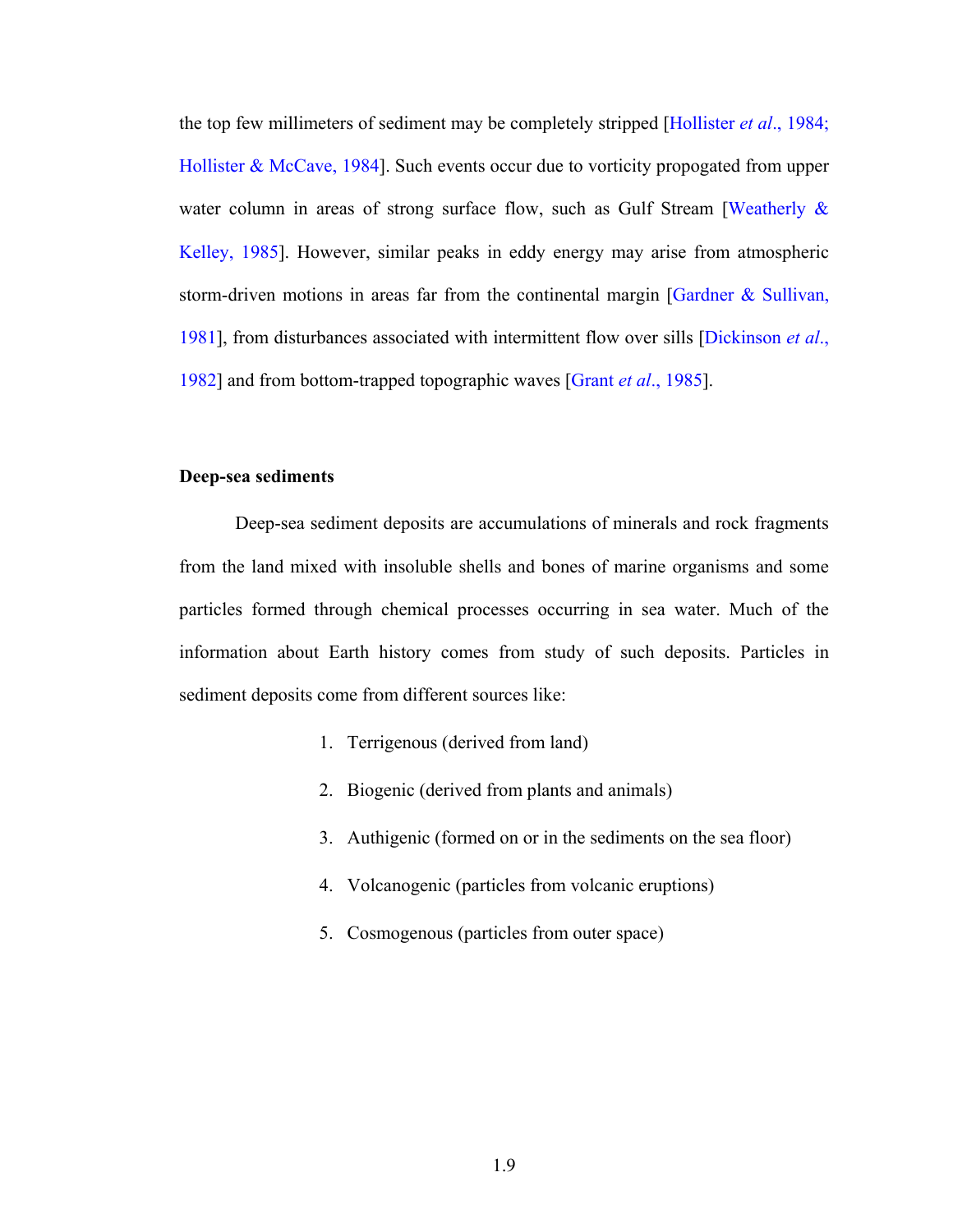| Source                  | <b>Estimated amount</b><br>$(109$ tons / year) |
|-------------------------|------------------------------------------------|
| Rivers                  | 18.3                                           |
| Glaciers and ice sheets | 20                                             |
| Wind blown dust         | 0.6                                            |
| Coastal erosion         | 0.25                                           |
| Volcanic debris         | 0.15                                           |
| Groundwater             | $<$ 0.48                                       |

**Table 1.1 Major sediment input to the oceans** 

**1. Terrigenous sediments:** These are derived from the erosion of the continents and are transported into the ocean as particles of gravel, sand or mud. Their mineral composition varies and reflects the source rock and weathering process (climate). Most of the world's largest rivers are located in the wet tropic regions where there is also high relief and intense chemical weathering so these are areas of high mud input into the oceans. The Ganges River discharges the most sediment per year – about 1500 million tonnes. Sediment is also blown off the continents into the ocean, particularly on the west coast of continents adjacent to the major deserts. Usually only very small particles (less than 20  $\mu$ m) are carried long distances. The Abyssal clay or "red clay" that covers much of the deep ocean floor is largely of aeolian origin. While aeolian dust is deposited everywhere, it only dominates on the abyssal regions where low biological productivity and the dissolution of calcium carbonate prevent dilution. Melting of ice sheets and icebergs has been, and continues to be, a major provider of sediment to the sea floor in high latitudes. Ice is indiscriminate in what it carries: giant boulders to finely ground clay.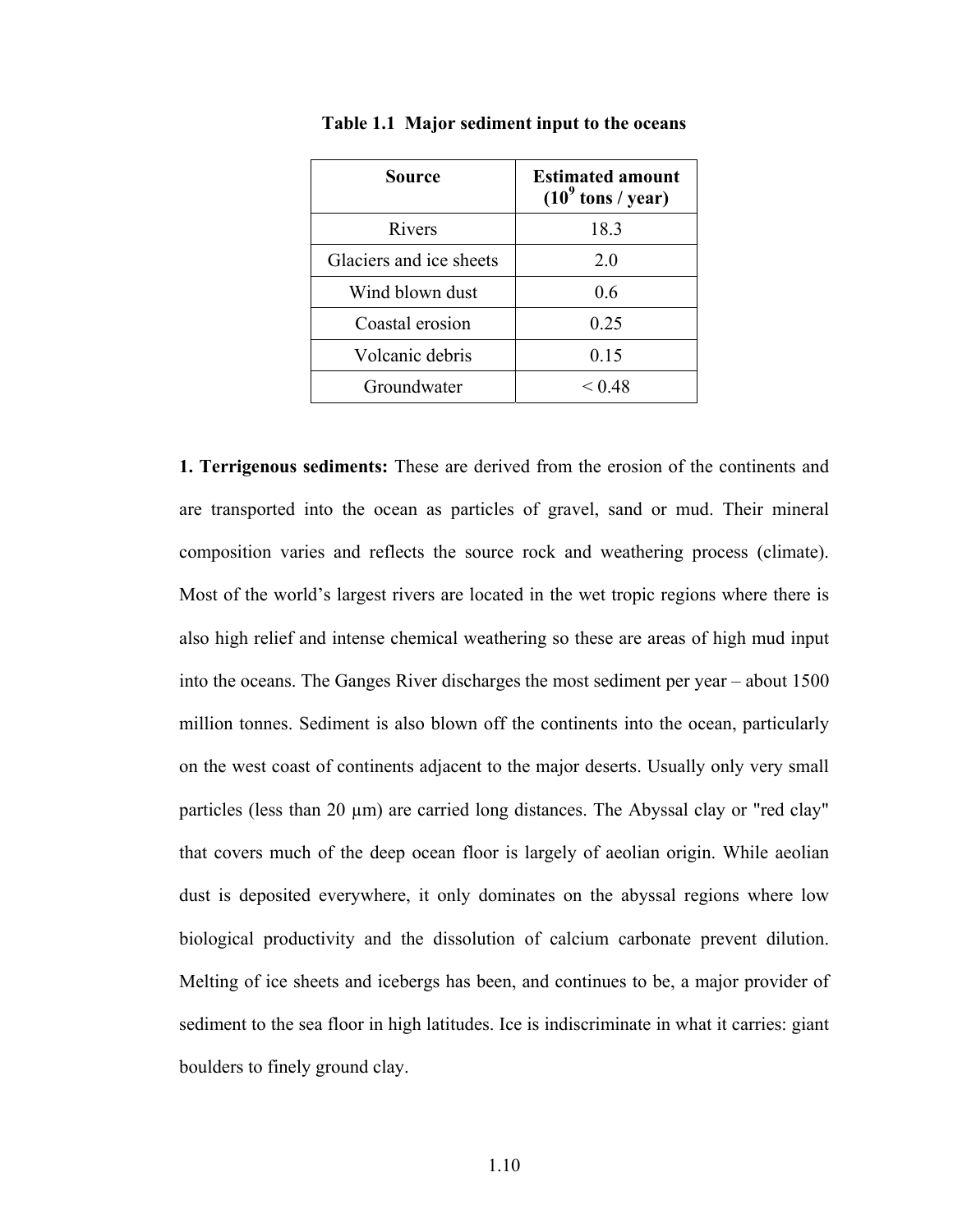**2. Biogenic sediment:** This contains organically produced particles and is defined as any deposit which has more than 30% biogenous constituents by weight. There are three main groups of organic sediments – calcareous, siliceous and phosphatic.

The distribution of **calcareous biogenous sediments** is largely determined by what is known as the calcite compensation depth (CCD; sometimes erroneously referred to as the carbonate compensation depth). This is the depth, usually several km, below which calcite does not accumulate because it is a level on the sea floor where the rate of carbonate supply is equal to the rate of carbonate dissolution. It is analogous to the snow line on land. The depth, at which dissolution starts, is called the lysocline, (generally located 500-1000 m above the CCD). The CCD exists because the carbon dioxide rich deep water of the oceans is undersaturated with respect to calcite. Calcite also becomes more soluble with increasing pressure and lower temperatures. The warm tropical surface waters are supersaturated with calcium carbonate. Thus, the level of the CCD rises in high latitudes where the cold  $CO<sub>2</sub>$  rich water is at the surface and is depressed in low latitudes where the supply of calcite raining to the sea floor is higher. The dissolution of calcite recycles Ca as organisms precipitate more  $CaCO<sub>3</sub>$  than can be supported by the flux of calcium to the oceans from rivers. It is estimated that approximately 90% of the calcium carbonate precipitated by organisms in the upper layers of the oceans is dissolved in the deep ocean. Examples of carbonate sediments are – foraminefera, coccoliths and pteropods.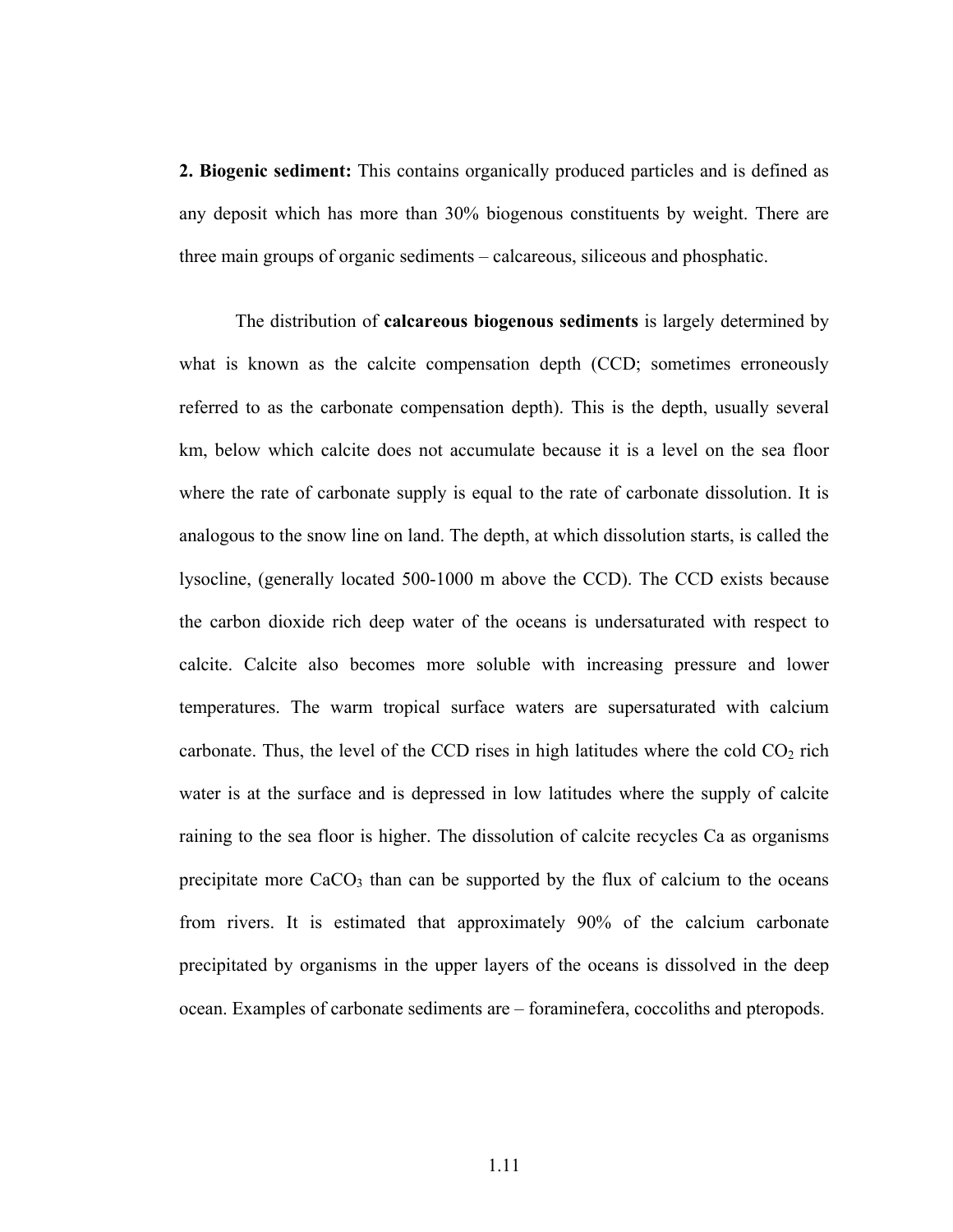**Foraminefera** are single-celled protozoans that are both benthic, which live in sediments on the sea floor, and planktonic, which live in the upper 100 m or so of the ocean. Of the estimated 4000 species living today, 40 are planktonic but because of their great abundance they secrete more calcite than all other foraminifers. Foraminiferal shells (called 'tests') of both groups occur in a variety of shapes, and typically range from 0.1 mm to 1 mm in size (but have been found up to 18cm!). The shells of all planktonic and most benthic species are composed of calcite. The fossil record of benthic foraminifera dates back to more than 550 million years. Planktonic species have been around for the last 200 million years but really got going about 100 million years ago. Because of the large number of species (it is estimated that there are over 40,000 in the rock record), their wide distribution and environmental sensitivity, they can be used to determine past climate conditions. In addition, because of their rapidly changing form (species generally exists for about  $\sim$  5-15 million years), they can be used to determine the age of sediments in which they occur.

**Coccolithophores** are a common group of phytoplankton - single cell algae (plants). They are unique in that the single cell is surrounded by armour of at least 30 calcite plates (called coccoliths) to form a sphere only 30 µm in diameter. Scientists estimate that the organisms deposit more than 1.5 million tons (1.4 billion kilograms) of calcite a year, making them the leading calcite producers in the ocean and together with the forams they deposit more calcite on the floor of the deep ocean than all the shells and corals on the continental shelves. Consequently they are responsible for many thick chalk and limestone beds. They first appear in the fossil record in the Jurassic and were particularly common in the Cretaceous, when they produced many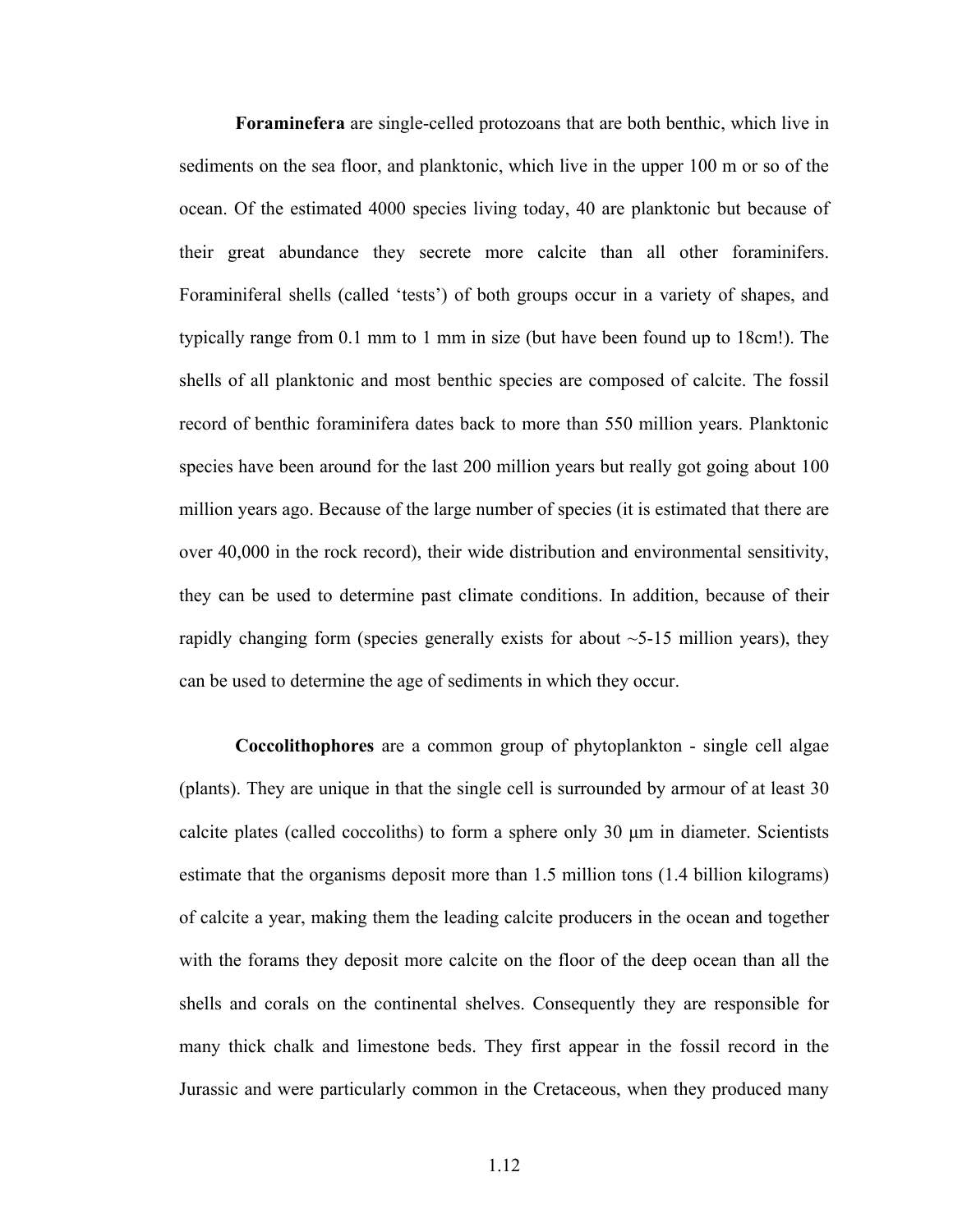chalk deposits, like the White Cliffs of Dover. They were almost wiped out at the Cretaceous -Tertiary boundary but have persisted to the modern day. A related, but now extinct, group is the Discoasters, which secreted microscopic star-shaped calcite crystals. Together these microfossils are important in micropaleontology for evolutionary and environmental studies. Because of their small size they are often called nannofossils. Today Coccolithophores live mostly in subpolar regions. They are often found in nutrient poor water that cannot support other types of plankton. They form blooms, which because of the structure of their plates are visible from space. They appear as milky white or turquoise patches. Blooms are a regular occurrence off the north coast of Australia.

**Pteropods** are small gastropod mollusks, basically floating snails whose foot is modified for swimming. They produce large mucus feeding webs for trapping phytoplankton. They have a coiled shell composed of aragonite into which they can retreat if threatened (some species do not have the shell and are just a gelatinous blob). They favour tropical and warm-temperate seas. In some equatorial areas of the Indian Ocean, pteropod shells dominate the sedimentation, resulting in a subset of the carbonate ooze - the pteropod ooze.

**Siliceous sediment** is composed of siliceous shells or skeletons of opaline silica, a form of hydrated silicon dioxide. The principal silica producers are the radiolarians (animals) and diatoms (plants). On the whole the ocean is undersaturated with silica, therefore you might expect biogenic silica to dissolve and not be present in sediments. The solubility of silica decreases with increasing pressure and decreasing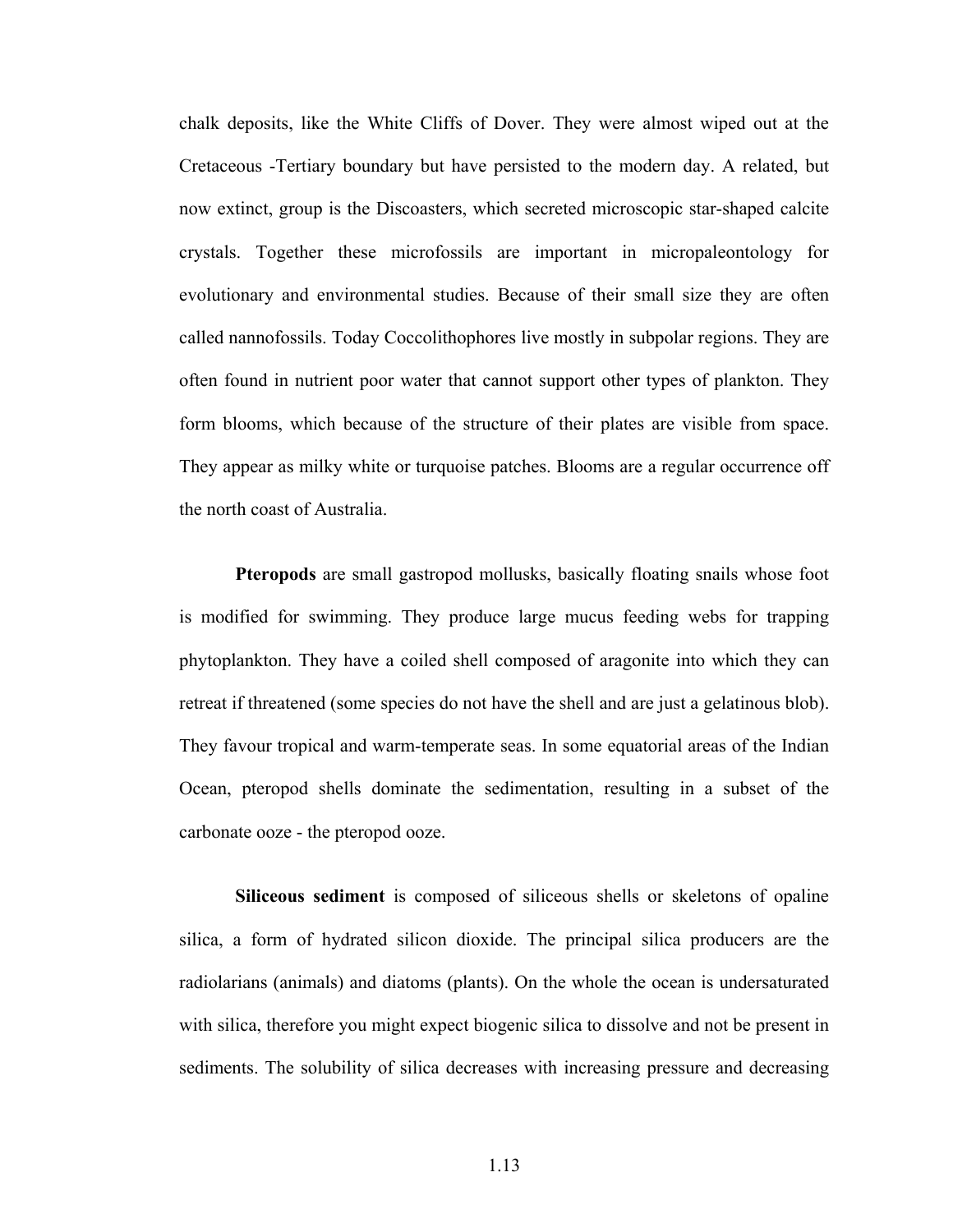temperature – that means that there is more of it in the deep ocean (the opposite to carbonate). Siliceous organisms are generally found in nutrient rich waters (areas of upwelling) that have high silica content. The shells do dissolve (pretty slowly), but because of high productivity there is a lot of them and they get buried before they get destroyed. The siliceous content of sediment is highest in deep water where calcareous sediment is absent (because of the CCD). Radiolarians are protozoans that construct beautifully complex silica exoskeletons that often have many spines extending outwards. They form oozes on the sea floor that over time can evolve into hard sedimentary rocks called radiolarian cherts or, if mixed in with calcareous ooze they form individual flint nodules in chalk. They have been around for the last 540 million years and are useful for dating rocks, because their skeletons are very well preserved in the sediment. During the Cretaceous-Tertiary mass extinctions, radiolarians did well in comparison to other planktonic life forms. Radiolarians absorb dissolved silica from seawater to construct their beautiful skeletons. Some sponges produce calcareous spicules that are common in some shelf and slope sediments. Diatoms are single cell algae (plants) that incorporate silica into their cell wall to form 'frustules'. Diatoms occur in both benthic and planktonic forms. The benthic ones are restricted to water depths of less than 100 meters. Diatom blooms are common in rivers and upwelling zones (due to the high nutrient content) and can be toxic to other organisms because of oxygen depletion or the biotoxins produced by some species.

**3. Authigenic (sometimes called hydrogenous) deposits:** These are deposits precipitated from seawater as a result of chemical reactions, (some of which may be assisted by bacteria). They include ferromanganese nodules (often called manganese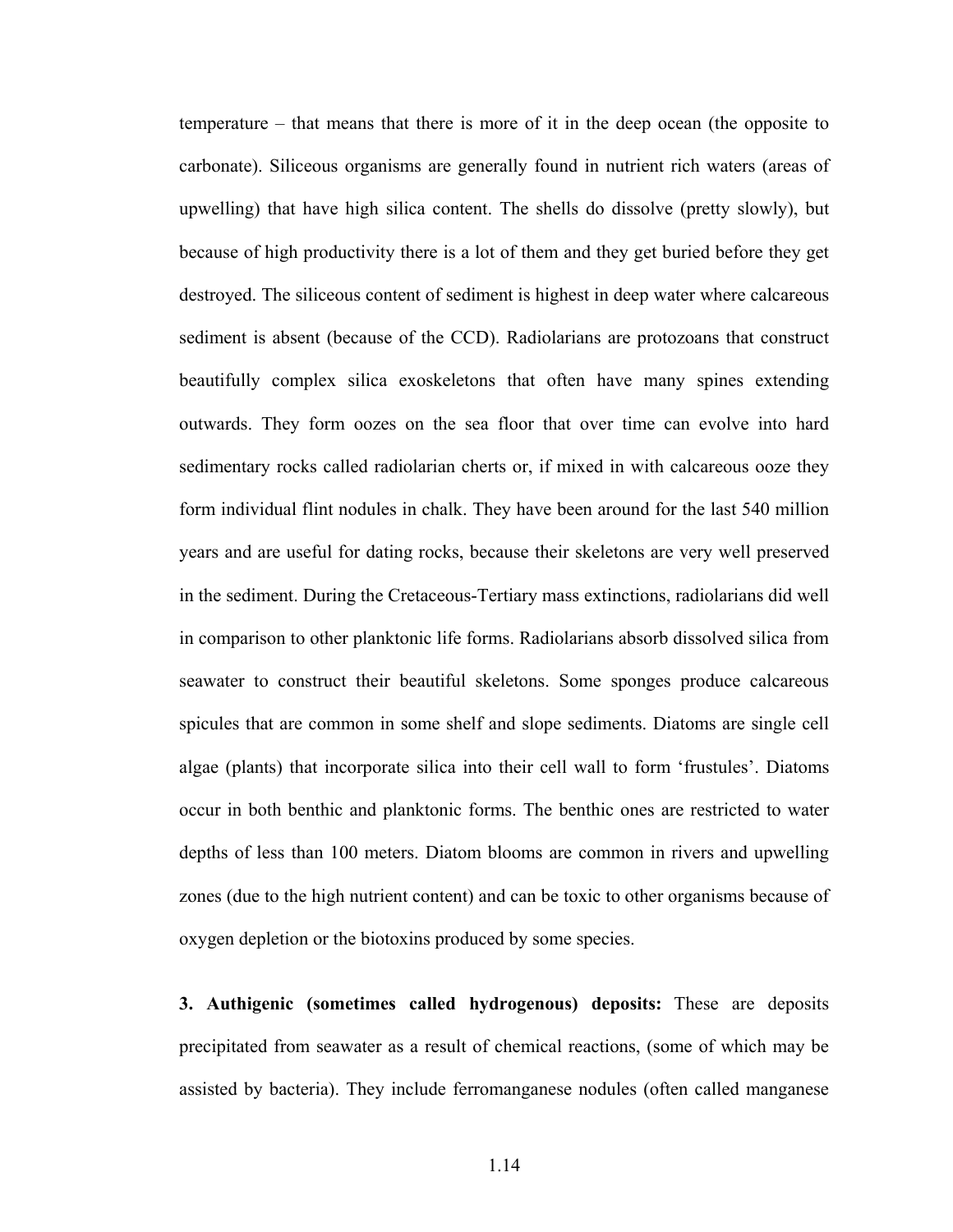nodules) phosphorites, glauconites and evaporites. **Manganese nodules** form in the deep ocean and are particularly common in the Pacific where they are estimated to cover 30-50% of the sea floor. They are made up predominantly of manganese oxide  $(MnO<sub>2</sub>)$  and iron oxide (Fe<sub>2</sub>O<sub>3</sub>) - average contents of 30% manganese and 20% iron. They are dark brown in colour, slightly flattened rough spheres, 5 to 10 cm in diameter and are generally found in water depths of 4000 to 6000 meters. In cross section, the nodules show concentric layers, or growth rings around a core - like tree rings. The core can be a fragment of anything, a bit of basalt, skeletal material etc. The growth rate of the nodules is very slow - nodules in the Pacific Ocean are estimated to be 2 to 3 millions years old. Nobody is quite certain about how manganese nodules form, but it seems likely that bacteria are involved. It is thought that the major sources of manganese in seawater are leaching of sea floor basalts and of hydrothermal activity along mid-ocean ridges.

**4. Volcanogenic sediments**: Three things come out of volcanoes: lava, tephra and gas. Tephra is all ejecta blown through the air or water by explosive volcanic eruptions. Tephra comes in different sizes classified as - blocks, bombs, lapilli, cinders and ash. Large-sized tephra generally falls close to the volcano. Smaller fragments are carried away by the wind. Volcanic ash can travel hundreds to thousands of kilometers downwind from a volcano. As the cloud of ash and gas moves away from the volcano, it loses altitude and ash falls to the ground forming a layer of sediment. Volcanic ash in deep-sea sediments may be in discrete layers or dispersed through other sediments. Size sorting by the wind may occur with distance from the source.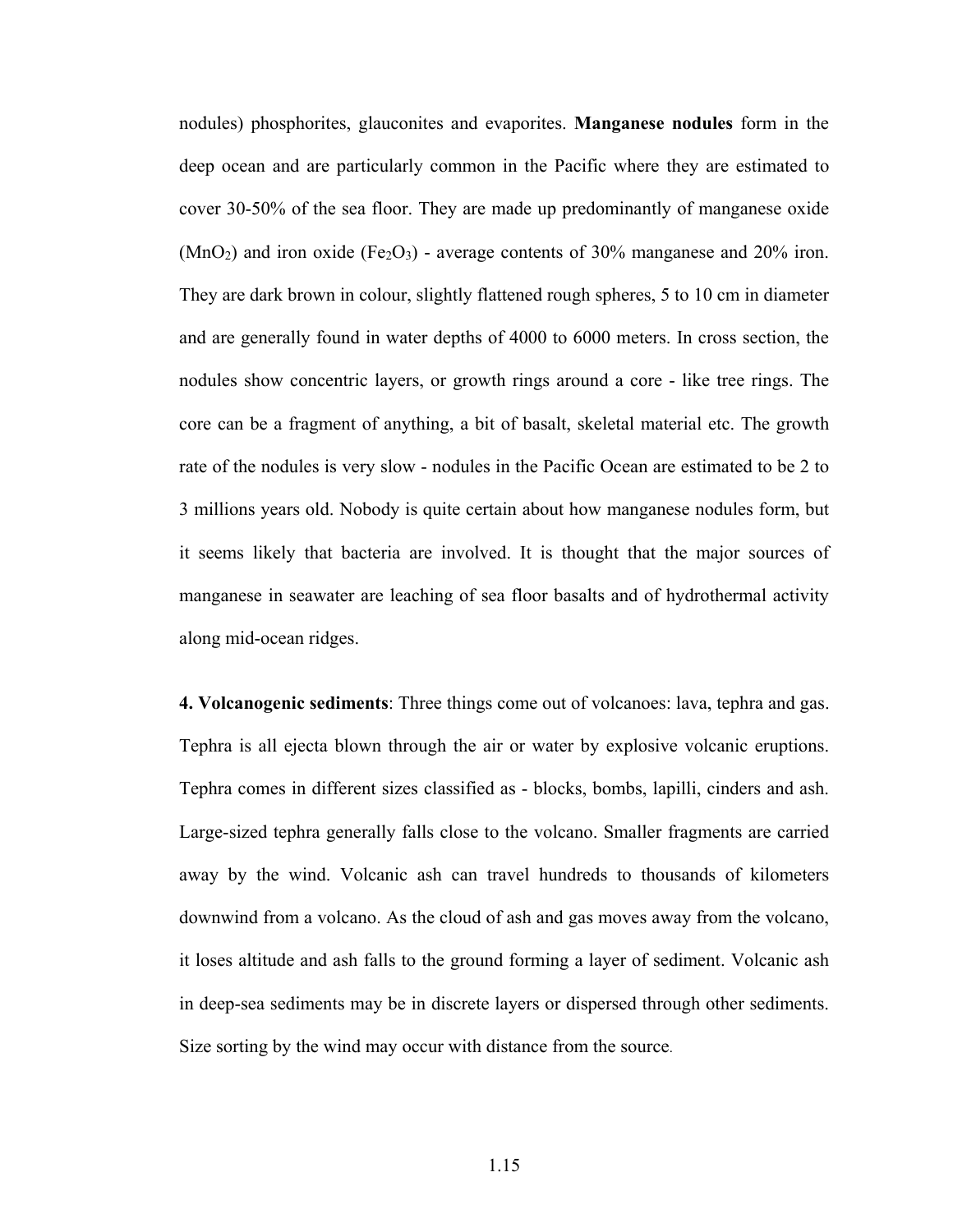5. **Cosmogenous sediments**: These are extraterrestrial in origin. These are the least abundant sediment type and are generally found diluted by other sediments. There are two main sources: **Cosmic dust** - silt and sand-sized particles and **Comets & asteroids**. Research by the Ocean Drilling Program and others has revealed a thin and distinctive band of clay present in sediments around the world. This band is highly enriched in Iridium (Ir) and corresponds to the Cretaceous-Tertiary (KT) boundary. Iridium is a rare-earth element that is found at very low concentrations in the earth's crust but is common in meteorites. The source of the iridium in this clay band is thought to be a comet that hit the earth 65 million years ago. The impact produced a layer of sediment that can contain up to 20% cosmogenous material. Comets and asteroids are also capable of producing particles called tektites. They are darkcoloured, rounded silicate glass particles that can be less than a millimetre (microtektites) to several cm in size. They are found concentrated in areas around the world that are referred to as strewn fields. The tektites are formed by impact melting of surficial sediments. Microtektites are found in deep-sea sediments within the Australasian strew field (a large area which is thought to have resulted from an impact on the Indochina Peninsula). Ocean Drilling Program researchers examining cores from the Ninety East Ridge (Eastern Indian Ocean) and the Sulu Sea (both located in the Australasian strewn field) have found increased levels of Ir. The Ir concentrations and microtektites distribution have lead them to propose that the Australasian impact could have excavated a crater between 15 and 19 km in diameter.

Much of the deep-ocean floor is covered by such deposits, which accumulate slowly, particle by particle. Typical accumulation rates are between 0.1 and 1 cm per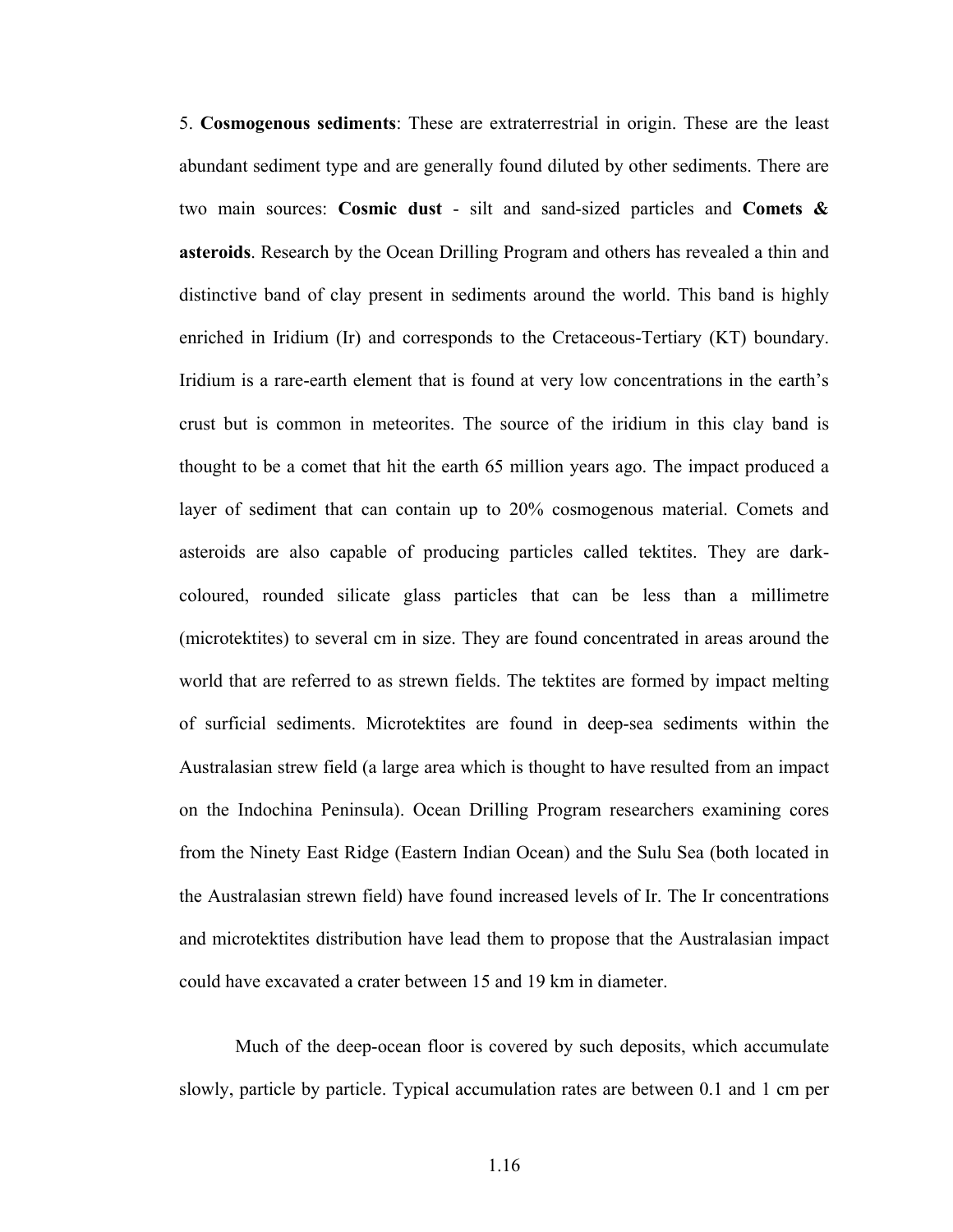thousand years. Since deep-ocean sediments accumulate slowly, particles may spend years suspended in seawater or exposed to the overlying waters while being slowly buried in the bottom.

#### **Special habitats in deep sea**

Apart from the above mentioned parameters of the deep-sea environment, there are a few deep-sea habitats which need a special mention. Ex.: Cold-seeps, hydrothermal events.

**Cold seeps:** A cold seep, sometimes called a cold vent, is an area of the ocean floor where hydrogen sulphide, methane and other hydrocarbon-rich fluid seepage occurs. Cold seeps are distinct from hydrothermal vents that the former's emissions are of the same temperature as the surrounding seawater, whereas the latter's emissions are super-heated. Cold seeps constitute a biome supporting several endemic species.

Cold seeps were first discovered in 1984 by Dr. Charles Paull in the Monterey Canyon, just off Monterey Bay, California, at a depth of 3,200 m. Since then, seeps have been discovered in the other parts of the world's oceans, including the Gulf of Mexico, the Sea of Japan, and in the waters off the coast of Alaska. The deepest seep community known is distributed between the Kuril and Japan trenches and the Kashima seamount in the Sea of Japan, at a depth of 5,000 to 6,500 m.

Unlike hydrothermal vents, which are volatile and ephemeral environments, cold seeps emit at a slow and dependable rate. Owing to the differing temperatures and stability, cold seep organisms are much longer-lived than those

1.17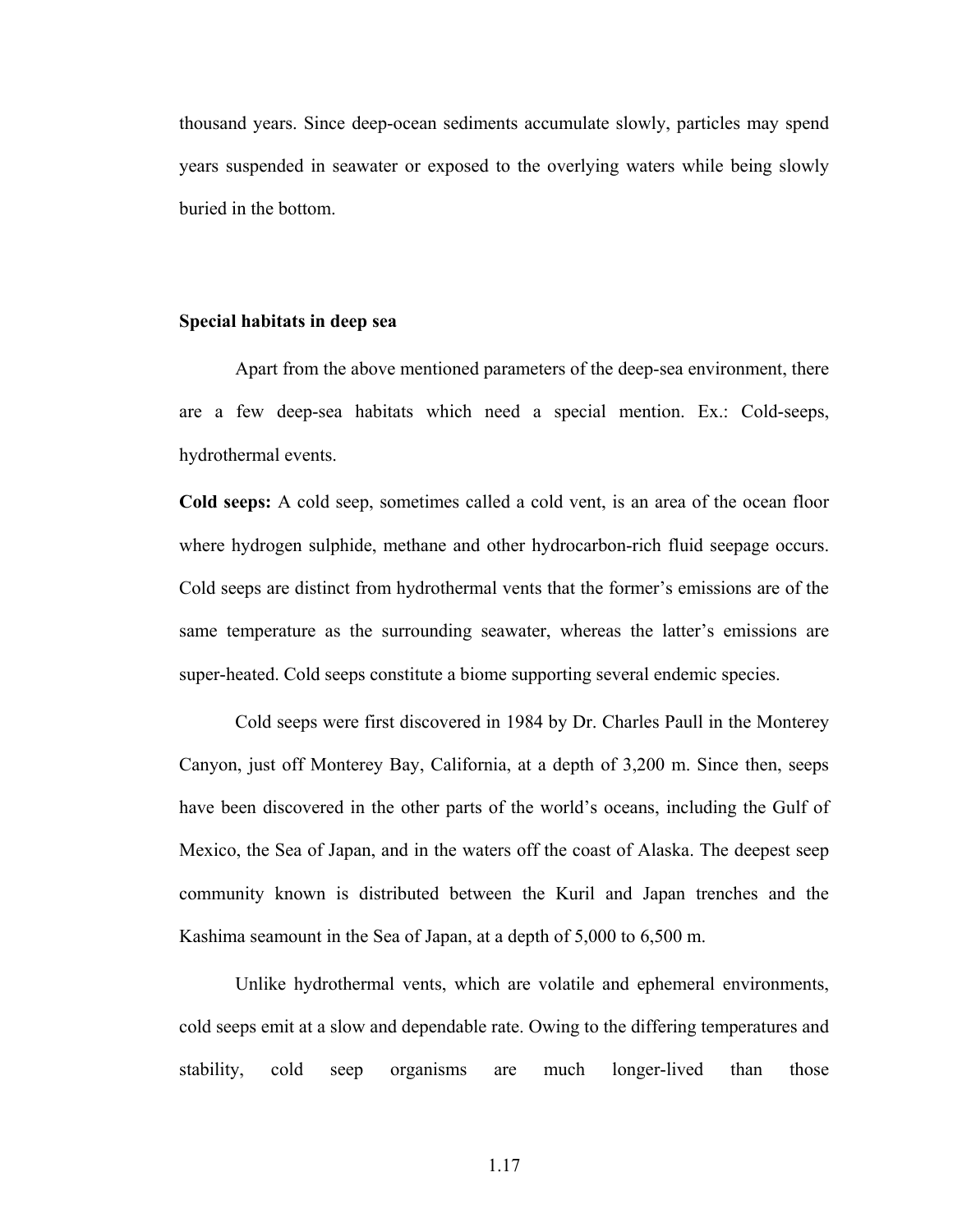inhabiting hydrothermal vents. Recent research has revealed seep tubeworms to be the longest living noncolonial invertebrates known, with a minimum lifespan of between 170 and 250 years.

Entire communities of light independent organisms develop in and around cold seeps, most relying on a symbiotic relationship with chemoautotrophic bacteria. These bacteria, both archaea and eubacteria, process sulphides and methane through chemosysnthesis into chemical energy. Higher organisms, namely vesicomyid clams and siboglinid tube worms use this energy for their life processes, and in exchange provide both safely and reliable source of food for the bacteria. Other bacteria form mats, blanketing sizable areas in the process.

Cold seeps develop unique topography over time, where reactions between methane and seawater create carbonate rock formations and reefs. These reactions may also be dependent on bacterial activity.

**Hydrothermal vents:** The discovery of hydrothermal vents in 1977 was certainly the most important event for the marine biologists because it changed the perception of the deep sea as a cold, dark, high-pressure and nutrient poor environment inhabited by psychrophilic, oligotrophic to barophilic microbial communities. By contrast, deepsea vent areas are hot to warm and inhabited by animal communities whose densities may reach 50 kg  $m<sup>2</sup>$ . Invertebrates living in these warm biotopes are in endosymbiotic relationships with autotrophic sulphur-oxidisng bacteria. In the hot areas of the ecosystem, temperatures often reach  $350^{\circ}$ C, and precipitation produces mineral structures (black smokers) that contain thermophilic microorganisms.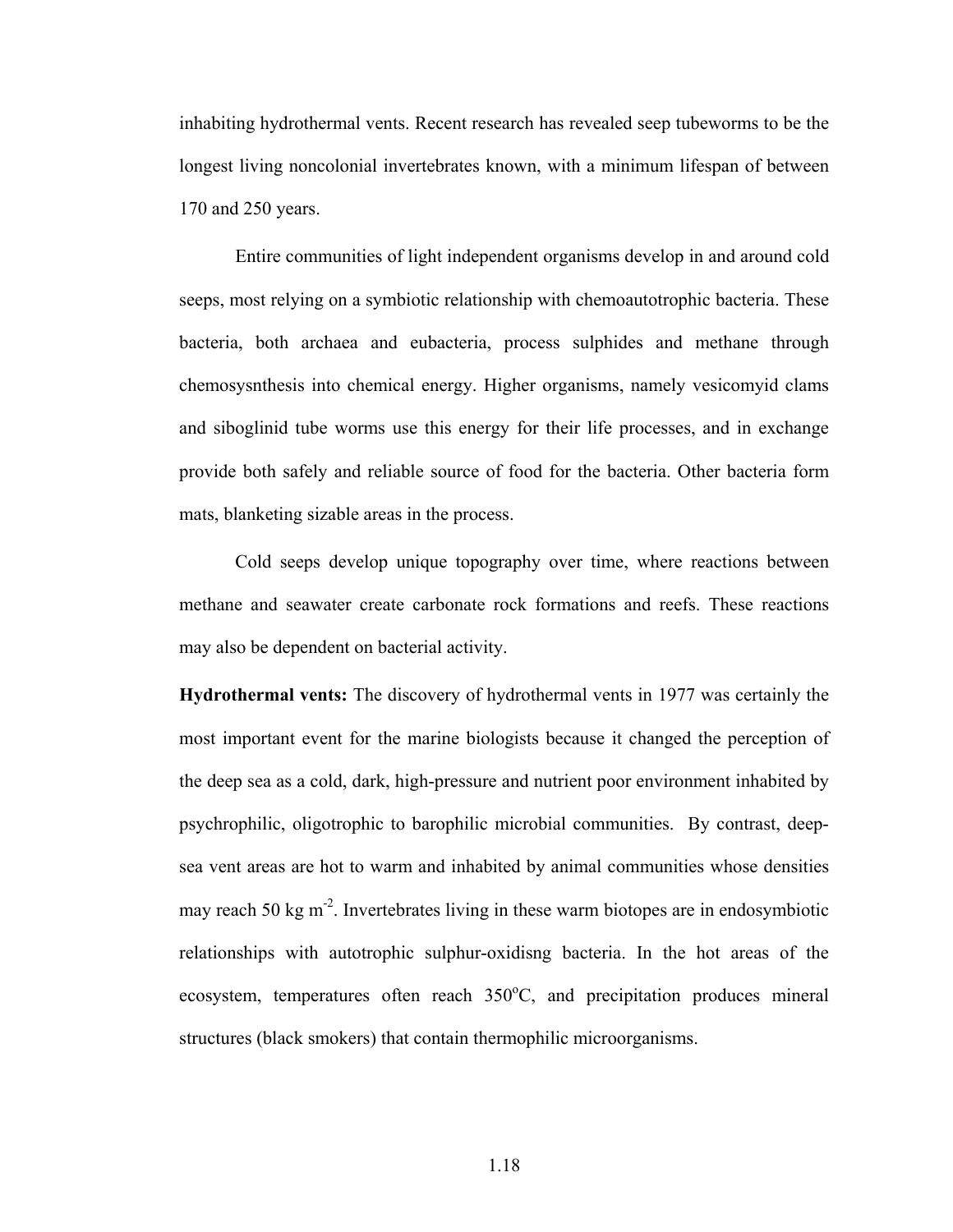Vents are known to exist in the Pacific and Atlantic oceans. Most are found at an average depth of about 2,100 meters (7,000 ft) in areas of seafloor spreading along the Mid-Ocean Ridge system — the underwater mountain chain that snakes its way around the globe. In some areas along the Mid-Ocean Ridge, the gigantic plates that form the Earth's crust are moving apart, creating cracks and crevices in the ocean floor. Seawater seeps into these openings and is heated by the molten rock, or magma, that lies beneath the Earth's crust. As the water is heated, it rises and seeks a path back out into the ocean through an opening in the seafloor. As the vent water bursts out into the ocean, its temperature may be as high as 400°C. Yet this water does not boil because it is under so much pressure from the tremendous weight of the ocean above. When the pressure on a liquid is increased, its boiling point goes up. Chimneys top some hydrothermal vents. These smokestacks are formed from dissolved metals that precipitate out (form into particles) when the super-hot vent water meets the surrounding deep ocean water, which is only a few degrees above freezing. So-called "black smokers" are the hottest of the vents. They spew mostly iron and sulfide, which combine to form iron monosulfide. This compound gives the smoker its black colour. Geologists are intrigued by how rapidly vent chimneys grow - up to 9 meters (30 ft) in 18 months. A scientist at the University of Washington has been monitoring the growth of "Godzilla," a vent chimney in the Pacific Ocean off the coast of Oregon. It reached the height of a 15-story building before it toppled. It is now actively rebuilding. These underwater geysers are believed to play an important role in the ocean's temperature, chemistry, and circulation patterns.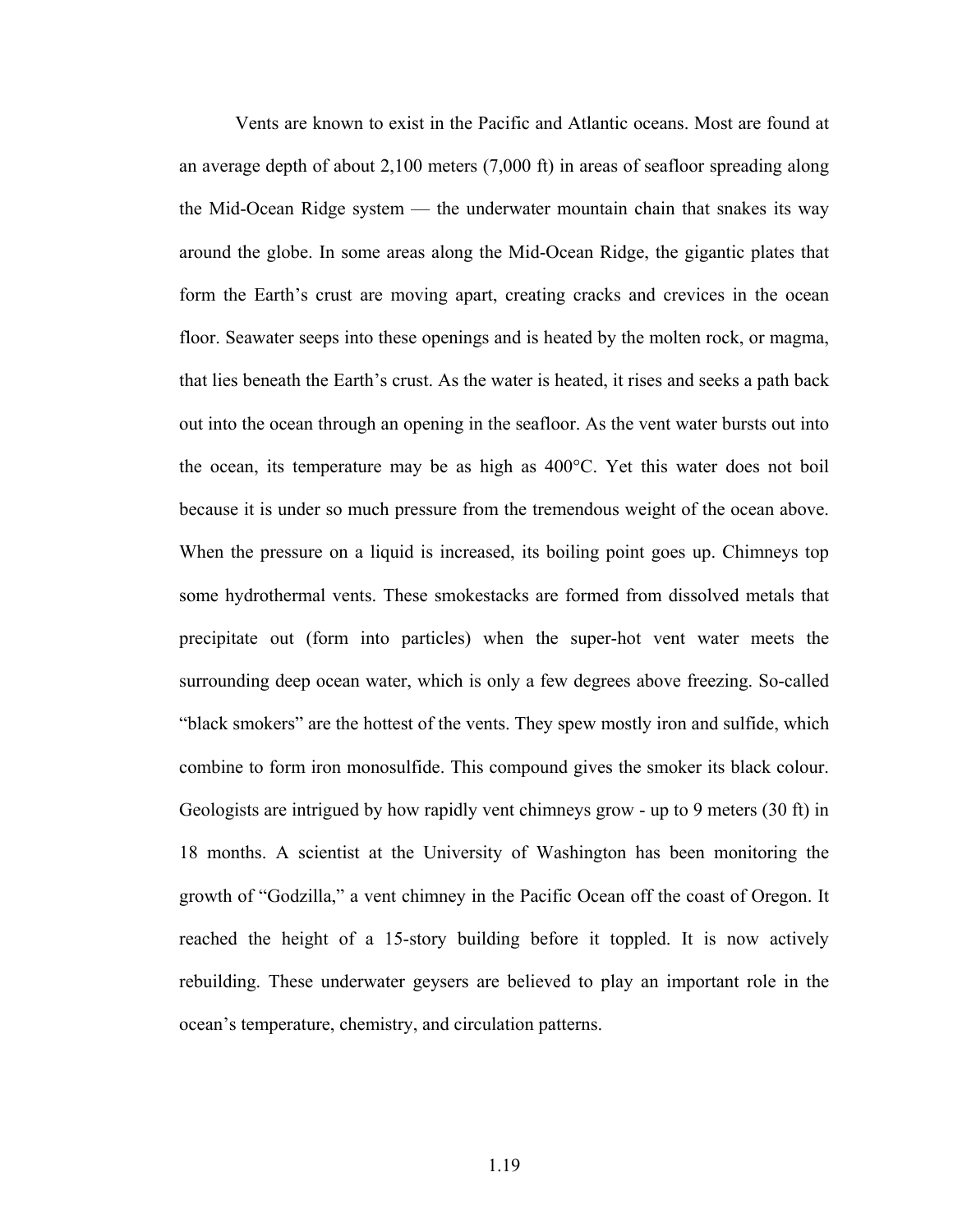## Chapter 2

# Microbial Life in Deep-sea Sediments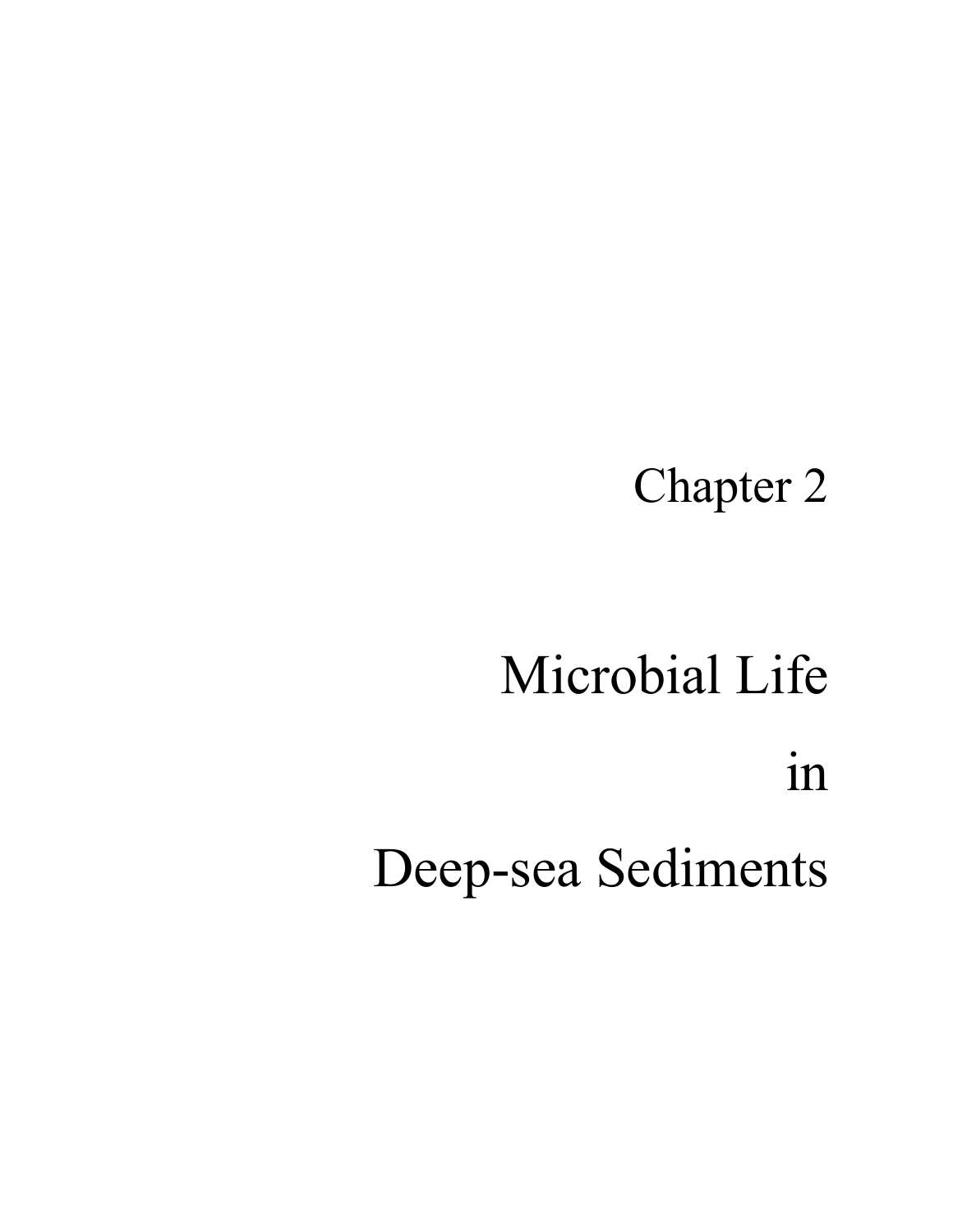As oceanic crust moves away from spreading centres, it becomes covered with increasingly thick layers of slowly accumulating sediments, which can accumulate to depths of several kilometers. Sediment layers can be much thicker at continental margins, where they accumulate from weathering of continental platforms and accretion of sediment scrapped off of subducting tectonic plates. The study of biodiversity of subsurface microorganisms from the sediments is only just beginning. A case can be made that the subsurface is both the largest portion of Earth's biosphere and the most poorly catalogued. In most subsurface studies to date, bacterial diversity has been evaluated through cultivation and enumeration of various metabolic functional groups. In most cases, only aerobic heterotrophs were characterized. In recent years, other functional groups have been routinely enumerated in the subsurface, including denitrifying bacteria, dissimilatory metal reducing bacteria, and methanogenic archaea. Relatively few of these organisms have been characterized mostly because of late surge in this field of study and lack of facilities for the studies.

As mentioned in the previous chapter, the deep sea was thought to be devoid of life till mid  $19<sup>th</sup>$  century. This assumption was refuted in 1860 by the discovery of corals and sponges attached to a transatlantic cable that was hauled up from the seafloor for repair. From 1868 to 1870, Thomson led multiple cruises of HMS *Lightning* and HMS *Porcupine* to dredge the Atlantic seafloor at depths as great as about 4,600 meters. By the end of his project, he had discovered diverse life on much of the ocean floor. Since then, marine biologists have come to accept the existence of life on the seafloor and in the first few meters of deep-sea sediments. The existence of high-pressure life was first documented by the oceanographic surveys of the *HMS*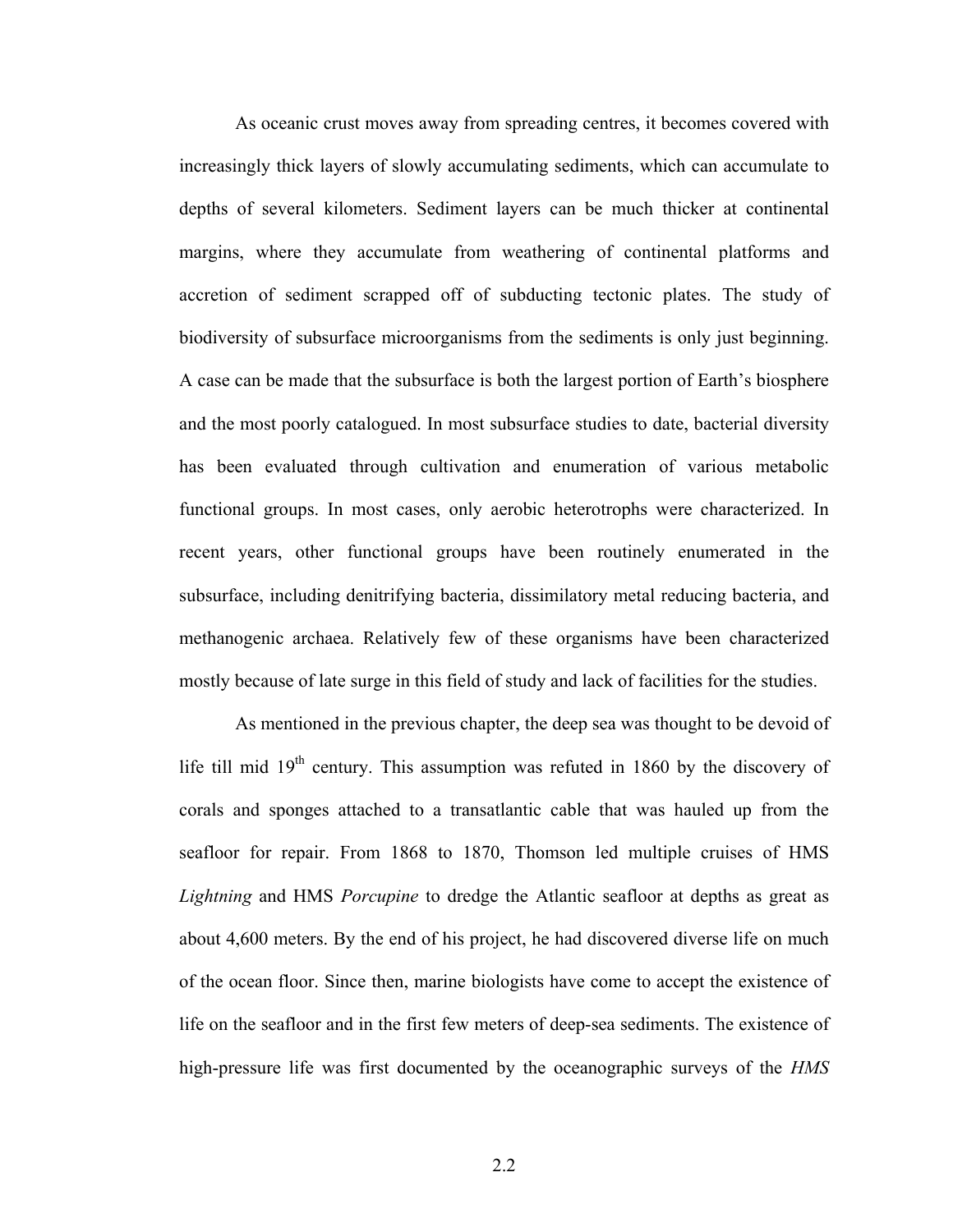*Challenger,* during the 1870s. This pioneering expedition for the first time made extensive collections of deep-sea biota, with more than 100 dredgings at depths of more than 1 km. These collections revealed an unexpected abundance of life in the abyssal depths and thus started the fantastic journey of human beings to look into the life in deep sea.

As discussed earlier, conditions like low temperature, high pressure, and low nutrient levels combine to make the deep sea a potentially hostile environment. Most of the deep-sea bottom is stable, cold and dark; therefore it is possible that very ancient life forms may be present in a state of suspended animation in the world's largest refrigerator. In 1968, the research submarine Alvin accidentally filled with seawater and sank to a depth of 1540 m in the North Atlantic, where it remained for about one year. Upon recovery, it was observed that a boxed lunch consisting of bouillon, a bologna sandwich, and apples were all remarkably well preserved. This famous "bologna sandwich experiment" and its successors initiated a fascinating and controversial chapter in modern marine microbiology.

Zobell  $\&$  Johnson [1949] first coined the term barophile and Zobell  $\&$  Morita [1957] obtained the first evidence of peizophilic growth in mixed microbial cultures recovered from the deep sea. Yayanos [1979] reported the first isolate of pressureadapted bacteria in 1979. Subsequently, many psychrophilic peizophiles with various optimal growth pressures have been isolated and characterized physiologically and genetically. Deep-sea hydrothermal vents are interesting sources of novel isolates, many of which were discovered in the course of investigation into the origin of life. Thermophilic microorganisms have also been examined physiologically under high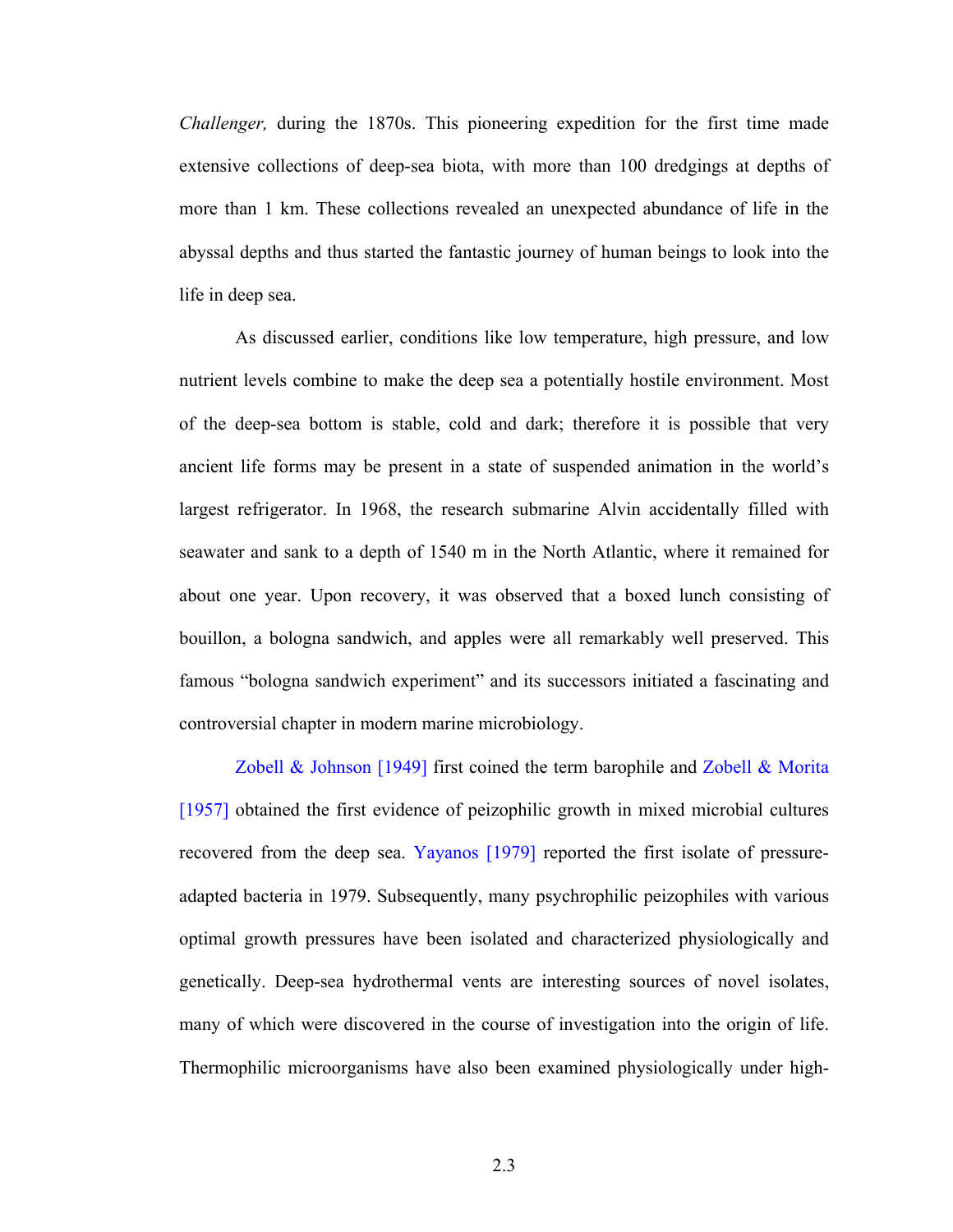pressure conditions. Thus, studies on the effects of pressure on microorganisms have been mainly performed using two types of microorganisms, psychrophilic peizophiles and thermophilic peizophiles.

As subsurface strata may be effectively isolated from each other, as well as from the subsurface, it is possible that microbial diversity may vary as a function of depth. Certainly, the abundance of broad functional groups of microorganisms has been reported to vary according to geochemical controls, such as the availability of electron acceptors.

Although most studies on diversity discuss the number of species, other aspects are at least as important, for example, there is cladistic or phylogenetic diversity, morphological diversity, ecological diversity and genetic diversity. All four are harder to study and to quantify than species diversity, and all are independent of it [Williamson, 1997]. Phylogenetic diversity gives the relationship of cellular organisms in the form of diagrammatic trees. The higher plants, animals and fungi occupy three small, closely related branches. At a molecular level, multicellular organisms may be very uniform, and this also reminds us that any one measure of biodiversity is insufficient. Morphological and ecological diversity are perhaps more relevant to the preservation of biodiversity, but there are no well-defined guidelines available about how either should be measured. Measuring ecological diversity is even harder, but probably nearer to what is needed for conservation decisions. So it is not surprising that quantitative studies of biodiversity have, apart from a nod to phyletic diversity, been based almost entirely on species count. It is well known that most species have not been described.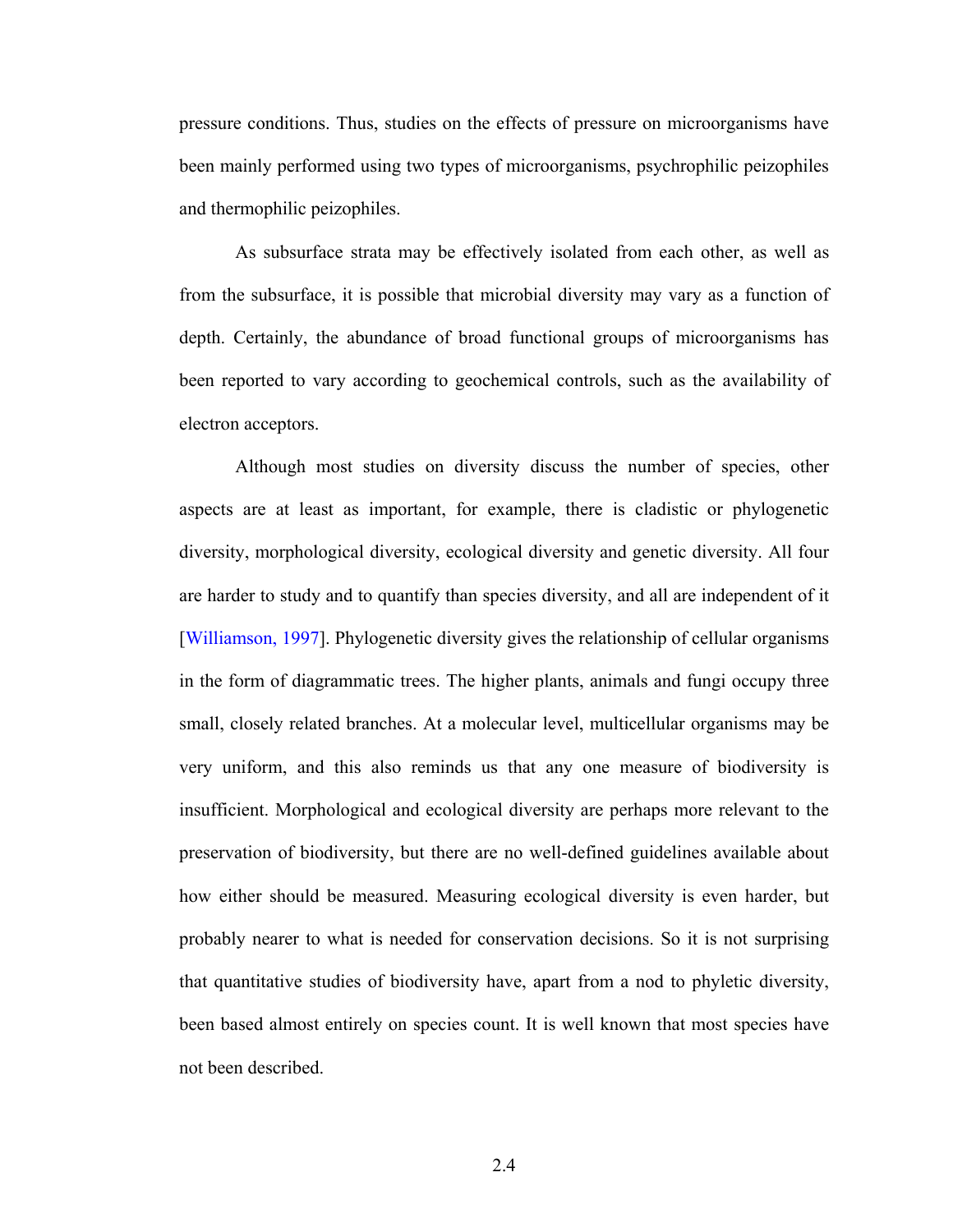High species richness of deep-sea sediments was first given prominence by Howard Sanders at the Woods Hole Oceanographic Institution in the 1960s. With his co-workers, he found that by washing the mud from anchor-dredge samples of the deep-sea ooze off New England through fine screens, a surprisingly large number of clearly differing species were revealed [Sanders *et al*., 1965]. He focused his attention on the macrobenthos, a size fraction of the sediment-dwelling community of mainly invertebrate animals that are retained on screens with meshes of 0.25-0.5 mm and have an upper size limit, arbitrarily determined by visibility in sea bed photographs, separating them from the megabenthos.

Marine sediments overlay two-thirds of the earth's surface and harbour diverse and abundant fauna. It was estimated earlier that of the  $3.8 \times 10^{30}$  prokaryotes calculated to be in the unconsolidated subsurface sediments, 97 % or 3.7 x  $10^{30}$  occur at depths shallower than 600 m. The estimated number of prokaryotes for deeper sediments is only  $0.13 \times 10^{30}$  cells. This value was uncertain because it was based on extrapolation, but it still represents considerable microbial biomass. One would then wonder about their function, metabolism and biogeochemical role at these depths. In other words, what do they eat, how do they respire and what roles do they play?

Thus the study of microorganisms isolated from the deep sea promises to provide new information about the origin of life and its evolution, contributing to the overall marine biodiversity, which is poorly described so far. The study of these extremophiles also gives an opportunity to investigate how life processes work at some of the extreme temperatures (both high and low) and pressures of the biosphere.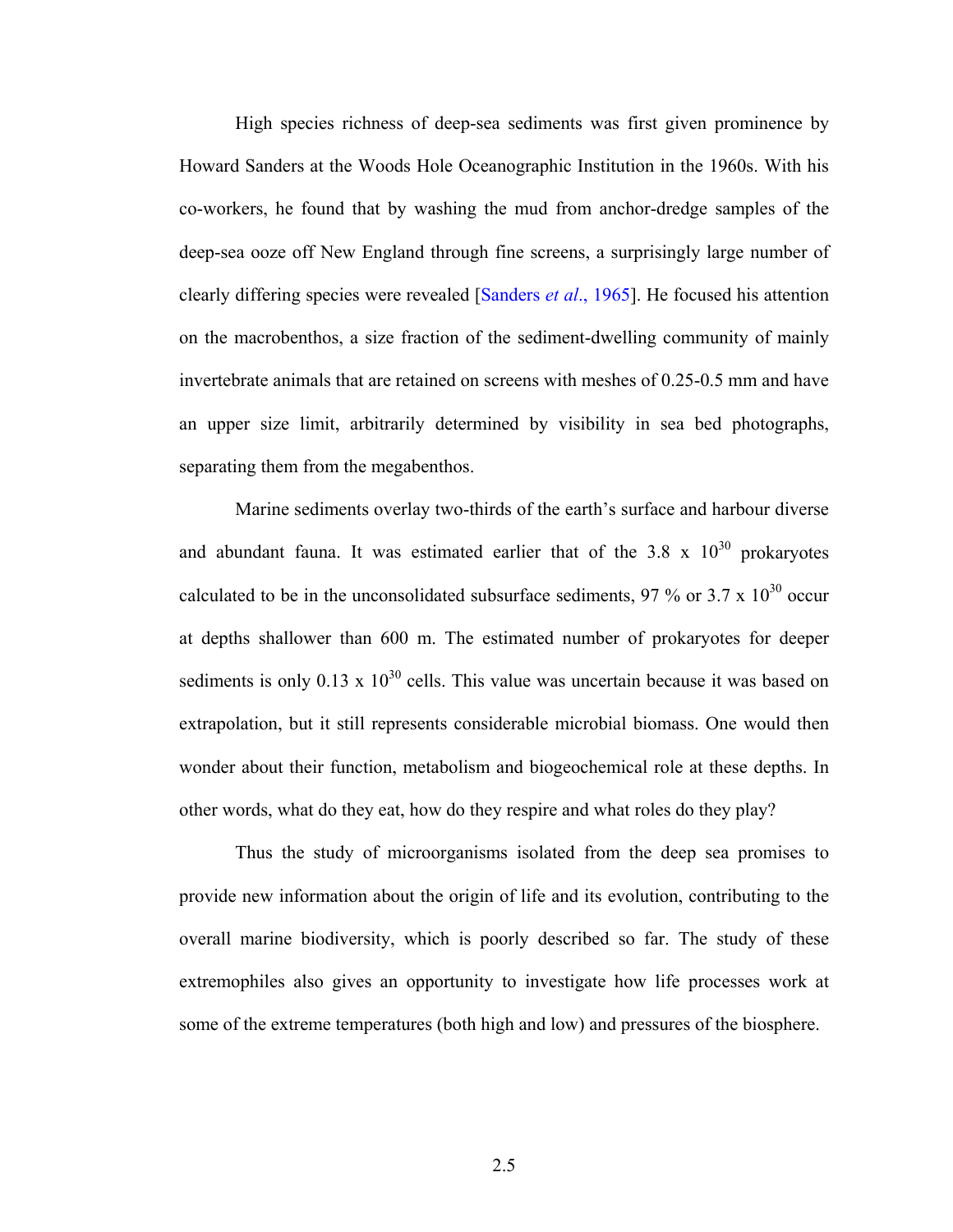Marine organisms can be classified according to the marine environments they inhabit. Thus, there are oceanic species and neritic species depending upon whether the organisms are found in offshore or coastal waters, respectively. Similarly, plants or animals that live in association with seafloor are collectively called benthos. The benthos includes attached seaweeds, sessile animals like sponges and barnacles, and those animals that crawl on or burrow into the substrate.

**Fig. 2.1 The basic ecological divisions of the ocean. The neritic (inshore) pelagic zone is separated from the oceanic (or offshore) pelagic zone by the edge of the continental shelf, which is generally at about 200 m depth. Benthic habitats are in black font whereas pelagic divisions in blue (figure not to scale)** 



*Source: Biological Oceanography An Introduction, 2nd Edition (Lalli CM, Parsons TR, Eds.) p. 3, Butterworth-Heinemann Publications* 

In spite of the vast majority of the seafloor permanently submerged below tidal levels, relative to the intertidal regions, comparatively less is known about life in the bathyl, abyssal and hadal zones (Fig. 2.1). This is mainly due to their relative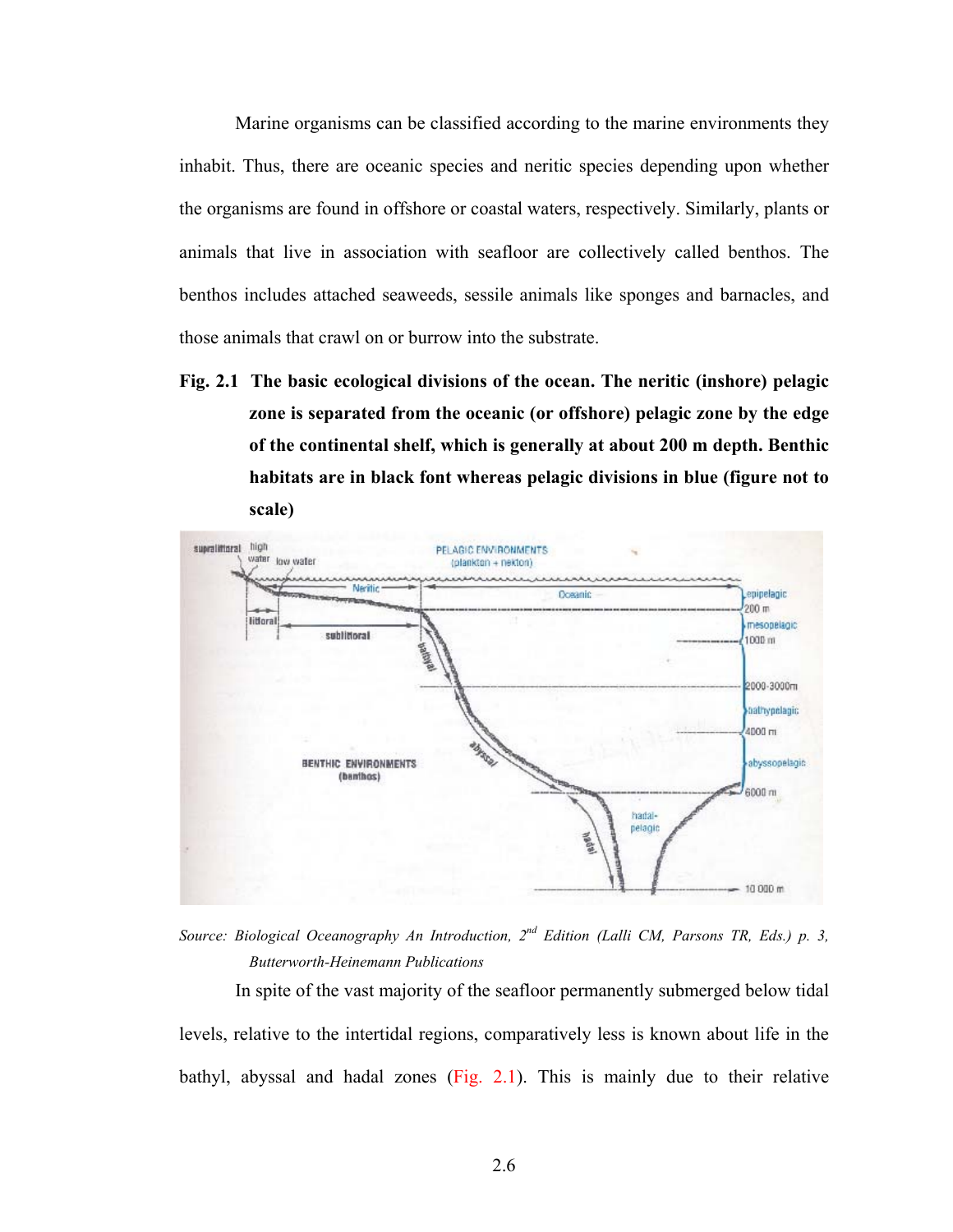inaccessibility. Although it is possible to dive to several thousand metres in submersibles or to employ remote-controlled cameras, the number of hours of direct observations in the deep sea are extremely less. Most of the information on deep-sea ecology comes from indirect inferences based on animals contained in benthic samples obtained from ships. Whatever the method, expense is the limiting factor in the deepsea research. Compounding this expense problem is the fact that animal life is just not very abundant in many deep-sea areas, so that it is desirable to have large numbers of samples. But now with new techniques for collection and observation, combined with accumulating numbers of analyzed deep-sea samples, assessment of benthic life in deeper water, is improving.

Most animal phyla are represented in this dark environment of low temperatures, high pressures and predominantly soft substrates of the deep sea. Some deep-sea residents have a cosmopolitan distribution and are found in all the major oceans; other species are restricted to relatively small areas. In general, species become more limited in geographic range as water depth increases. Only about 20 % of the species present below 2000 m in the Atlantic Ocean are also found in the Pacific or Indian Oceans. Many species found in areas deeper than 6000 m are endemic to the hadal region, and many are restricted to a particular trench.

The benthic animals are separated in to infaunal and epifaunal species, depending upon whether they live within sediments or on the surface of the seafloor respectively.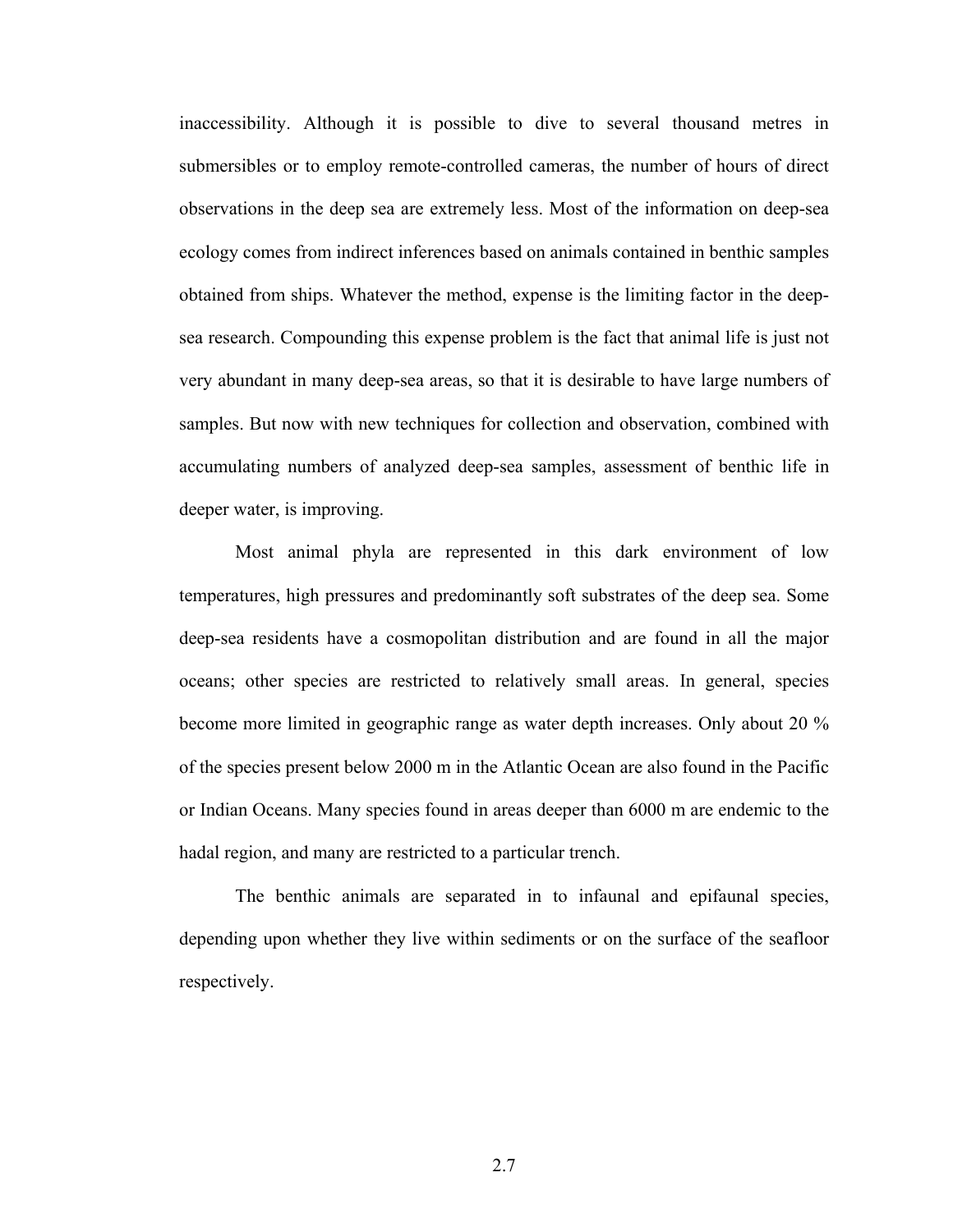The benthic animals can also be separated in different categories based on the size (relative to the mesh size of sieves used to separate animals from sediments) as follows –

**Macrofauna** (or macrobenthos) are those animals that are retained by a 1.0 mm mesh sieve. These are the largest benthic animals, including starfish, mussels, most clams, corals, etc.

**Meiofauna** (or meiobenthos) are those animals retained by a 0.1 to 1.0 mm mesh sieve. These are small animals commonly found in sand or mud. The group includes very small molluscs, tiny worms, several small crustacean groups (including benthic copepods), as well as less familiar invertebrates.

**Microfauna** (or microbenthos) are those animals that are smaller than 0.1 mm in dimension. This smallest size category is largely made up of protozoans, especially ciliates.

Bacterial abundance in deep sea sediments exceeds 100000 cells/cm<sup>3</sup>, even at a depth of few kilometers below the seafloor [Raghukumar *et al*., 2001]. Bacteria play a key role in all major biogeochemical cycling processes in deep-sea sediments, where they contribute up to 90% to the benthic biomass [Pfannkuche, 1992].

Apart from bacteria, recognition of viral influence on pelagic processes has in the past few years led to an increased focus on the role of viruses in benthic environments [Danovaro *et al*., 2001; Hewson *et al*., 2001; Middelboe *et al*., 2003; Mei & Danovaro, 2004; Breitbart *et al*., 2004]. Such studies have verified that viruses are abundant, diverse and dynamic members of benthic communities. There are  $10<sup>7</sup>$  $10<sup>9</sup>$  viruses cm<sup>3</sup> of surface sediment, which is 10–100 times higher than densities